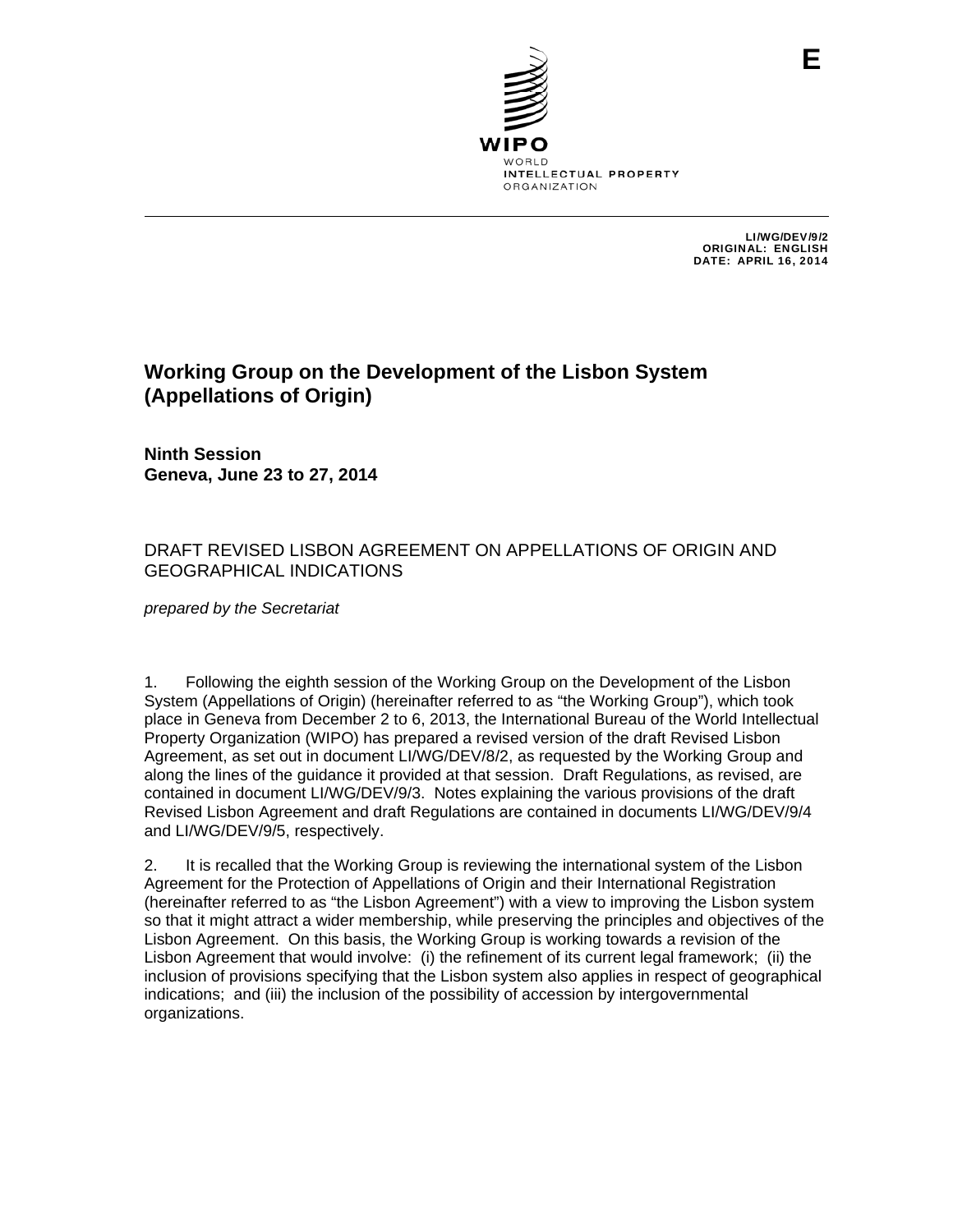3. Following the progress made at its seventh session, the Working Group recommended that the Lisbon Union Assembly approve the convening of a Diplomatic Conference for the Adoption of a Revised Lisbon Agreement on Appellations of Origin and Geographical Indications in 2015, with the exact dates and venue to be decided by a preparatory committee meeting (document LI/WG/DEV/7/6, paragraphs 18 and 19). The Assembly of the Lisbon Union approved the proposed roadmap at its twenty-ninth (20**th** ordinary) session in September/October 2013. Following the eighth session of the Working Group in December 2013, two further Working Group sessions will be held in 2014 – the ninth session, from June 23 to 27, and the tenth session, from October 27 to 31. As agreed by the Working Group at its eighth session, the tenth session would be held in conjunction with the meeting of the preparatory committee for the Diplomatic Conference and would focus on technically preparing the texts of the draft Revised Lisbon Agreement and the draft Regulations for the Diplomatic Conference and on reducing the number of pending issues, where possible. At that session, resolved issues would not be re-opened and proposals and discussions should be limited to pending issues (document LI/WG/DEV/8/6, paragraphs 17 and 18).

4. As the current Lisbon Agreement will continue to apply as long as not all its member States have become party to the Revised Lisbon Agreement that may be adopted at such a Diplomatic Conference, the Working Group might consider whether, with a view to aligning the current Lisbon Agreement as much as possible with the Revised Lisbon Agreement, certain provisions resulting from the review of the Lisbon system could also be the subject of possible amendments to the Regulations of the Lisbon Agreement itself or of interpretative statements by the Lisbon Union Assembly concerning provisions of the Lisbon Agreement. Such amendments would, moreover, allow for early implementation of such provisions.

> *5. The Working Group is invited to:*

> > *(i) comment on the draft provisions contained in the Annex to the present document;*

*(ii) make any suggestions concerning the preparation of the tenth session of the Working Group and the preparatory committee meeting;* 

*(iii) comment on paragraph 4, above.* 

[Annex follows]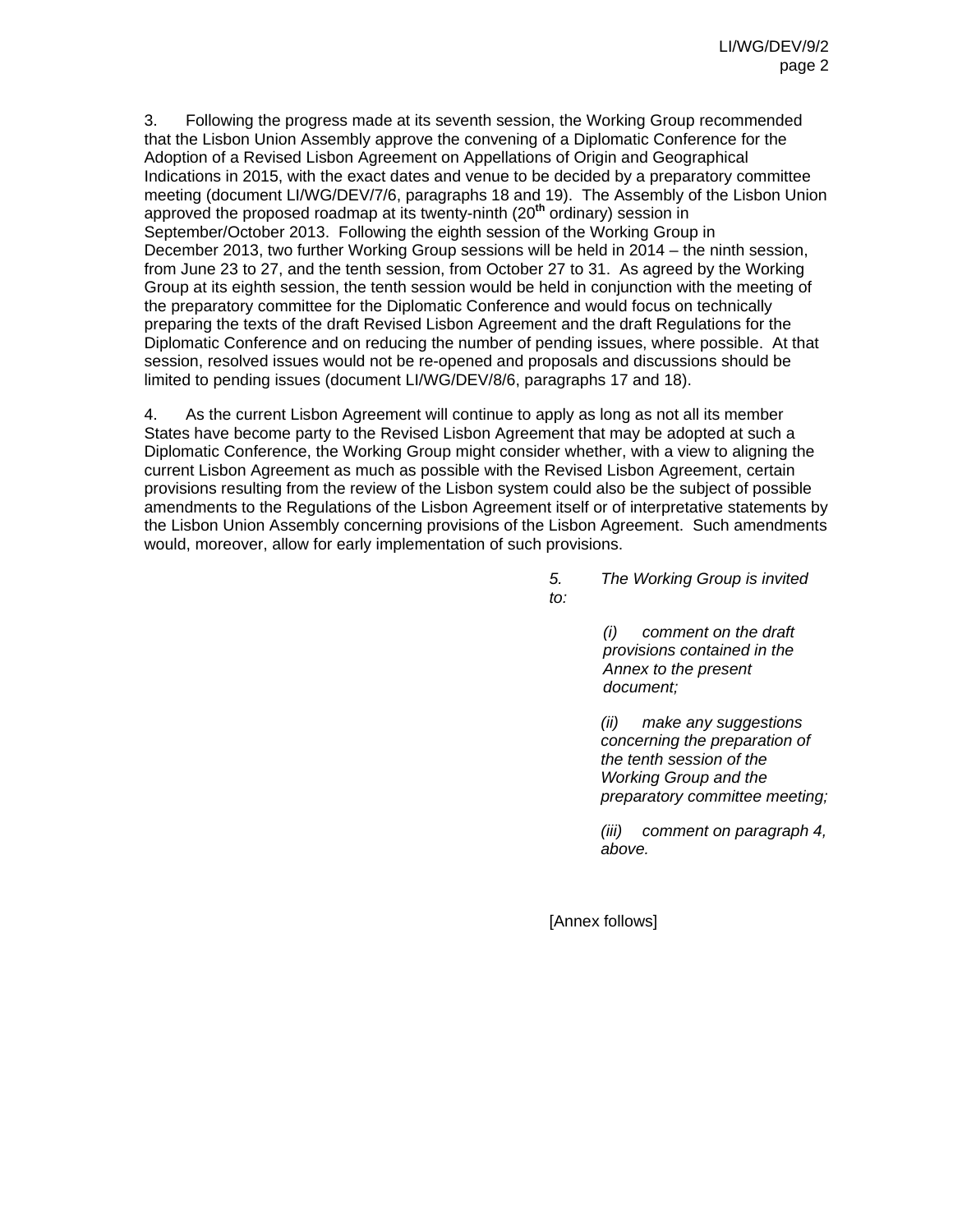#### **DRAFT REVISED LISBON AGREEMENT ON APPELLATIONS OF ORIGIN AND GEOGRAPHICAL INDICATIONS**

## LIST OF ARTICLES

#### *Preamble*

*Chapter I: Introductory and General Provisions* 

- Article 1: Abbreviated Expressions
- Article 2: Subject-Matter
- Article 3: Competent Authority
- Article 4: International Register

#### *Chapter II: Application and International Registration*

- Article 5: Application
- Article 6: International Registration
- Article 7: Fees
- Article 8: Period of Validity of International Registrations

#### *Chapter III: Protection*

|  | Article 9: | <b>Commitment to Protect</b> |
|--|------------|------------------------------|
|--|------------|------------------------------|

- Article 10: Protection Under Laws of Contracting Parties and Other Instruments<br>Article 11: Protection in Respect of Registered Appellations of Origin and Geogr
- Protection in Respect of Registered Appellations of Origin and Geographical Indications
- Article 12: Protection Against [Acquiring a Generic Character] [Becoming Generic]
- Article 13: Safeguards in Respect of Other Rights
- Article 14: Enforcement Procedures and Remedies

*Chapter IV: Refusal and Other Actions in Respect of International Registration* 

- Article 15: Refusal
- Article 16: Withdrawal of Refusal
- Article 17: Prior Use
- Article 18: Notification of Grant of Protection
- Article 19: Invalidation
- Article 20: Modifications and Other Entries in the International Register

#### *Chapter V: Administrative Provisions*

- Article 21: Membership of the Lisbon Union
- Article 22: Assembly
- Article 23: International Bureau
- Article 24: Finances
- Article 25: Regulations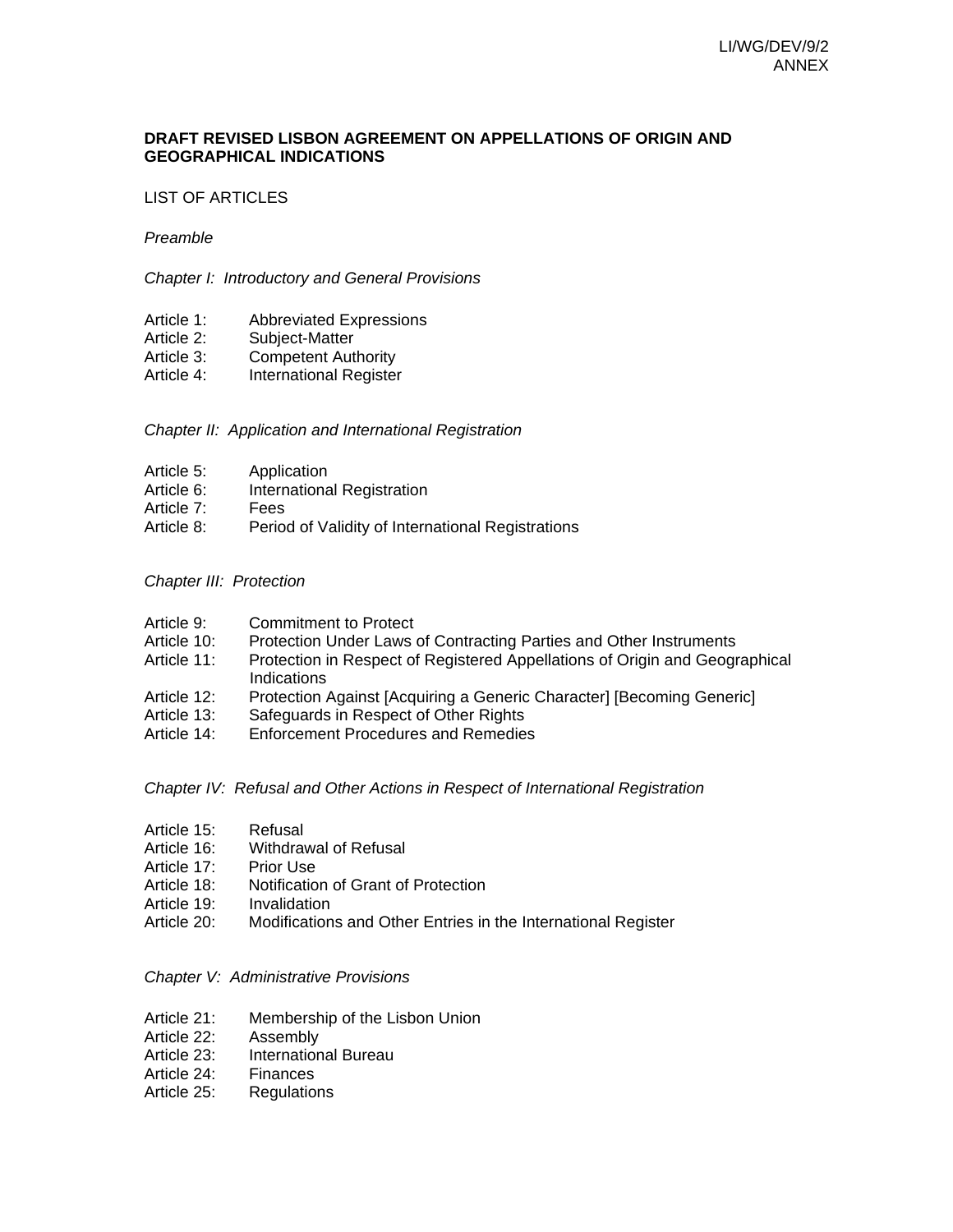## *Chapter VI: Revision and Amendment*

- Article 26: Revision
- Article 27: Amendment of Certain Articles by the Assembly

#### *Chapter VII: Final Provisions*

- Article 28: Becoming Party to This Act
- Article 29: Effective Date of Ratifications and Accessions
- Article 30: Prohibition of Reservations
- Article 31: Application of the Lisbon Agreement and the 1967 Act<br>Article 32: Denunciation
- Article 32: Denunciation<br>Article 33: Languages of
- Article 33: Languages of This Act; Signature<br>Article 34: Depositary
- Depositary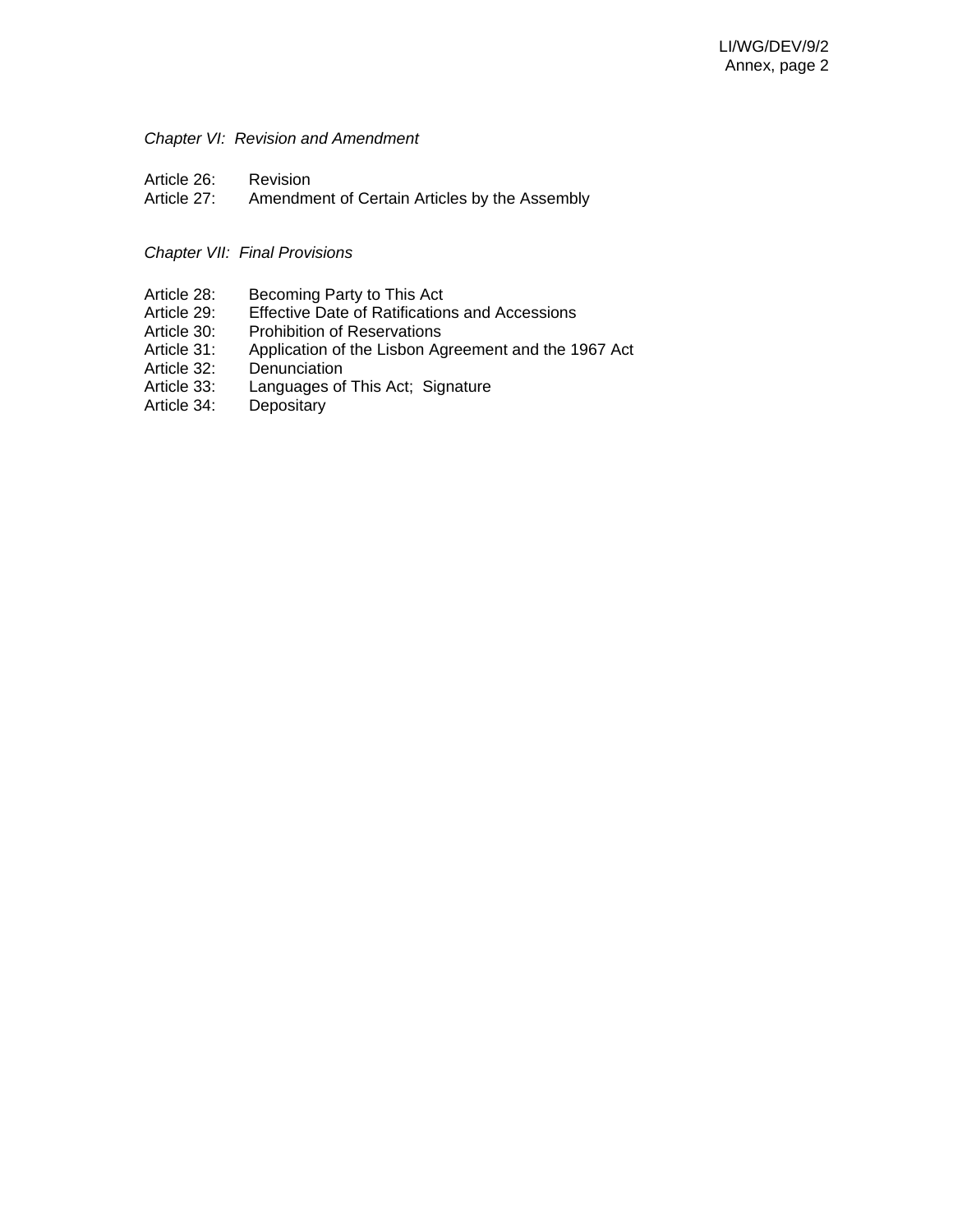## **Preamble**

The Contracting Parties,

l

Recognizing the need to refine and modernize the legal framework of the system established under the Lisbon Agreement, while building on its principles and objectives and in the light of the relevant provisions of the TRIPS Agreement,

Desiring to introduce provisions for the possible accession by intergovernmental organizations,

Have agreed to revise the Lisbon Agreement as follows:

## **Chapter I Introductory and General Provisions**

## **Article 1**

## Abbreviated Expressions

For the purposes of this Act, unless expressly stated otherwise:

(i) "Lisbon Agreement" means the Lisbon Agreement for the Protection of Appellations of Origin and their International Registration of October 31, 1958;

(ii) "1967 Act" means the Lisbon Agreement as revised at Stockholm on July 14, 1967, and amended on September 28, 1979;

(iii) "this Act" means the Revised Lisbon Agreement as established by the present Act;

(iv) "Regulations" means the Regulations as referred to in Article 25;

(v) "Paris Convention" means the Paris Convention for the Protection of Industrial Property of March 20, 1883, as revised and amended;

(vi) "Madrid Agreement on Indications of Source" means the Madrid Agreement for the Repression of False or Deceptive Indications of Source on Goods, of April 14, 1891, as revised and amended $1$ ;

(vii) "TRIPS Agreement" means the Agreement on Trade-Related Aspects of Intellectual Property Rights of April 15, 1994, as set out in Annex 1C to the Marrakesh Agreement Establishing the World Trade Organization and as amended;

(viii) "International Register" means the International Register maintained by the International Bureau in accordance with Article 4 as the official collection of data concerning international registrations of appellations of origin and geographical indications, regardless of the medium in which such data are maintained;

(ix) "international registration" means an international registration recorded in the International Register;

(x) "application" means an application for international registration;

(xi) "registered" means entered in the International Register in accordance with this Act;

(xii) "geographical area of origin" means a geographical area as referred to in Article 2(2);

<sup>1</sup> *Pro memoria*: the inclusion of this item depends on whether the Madrid Agreement on Indications of Source will be mentioned in Article 10(3).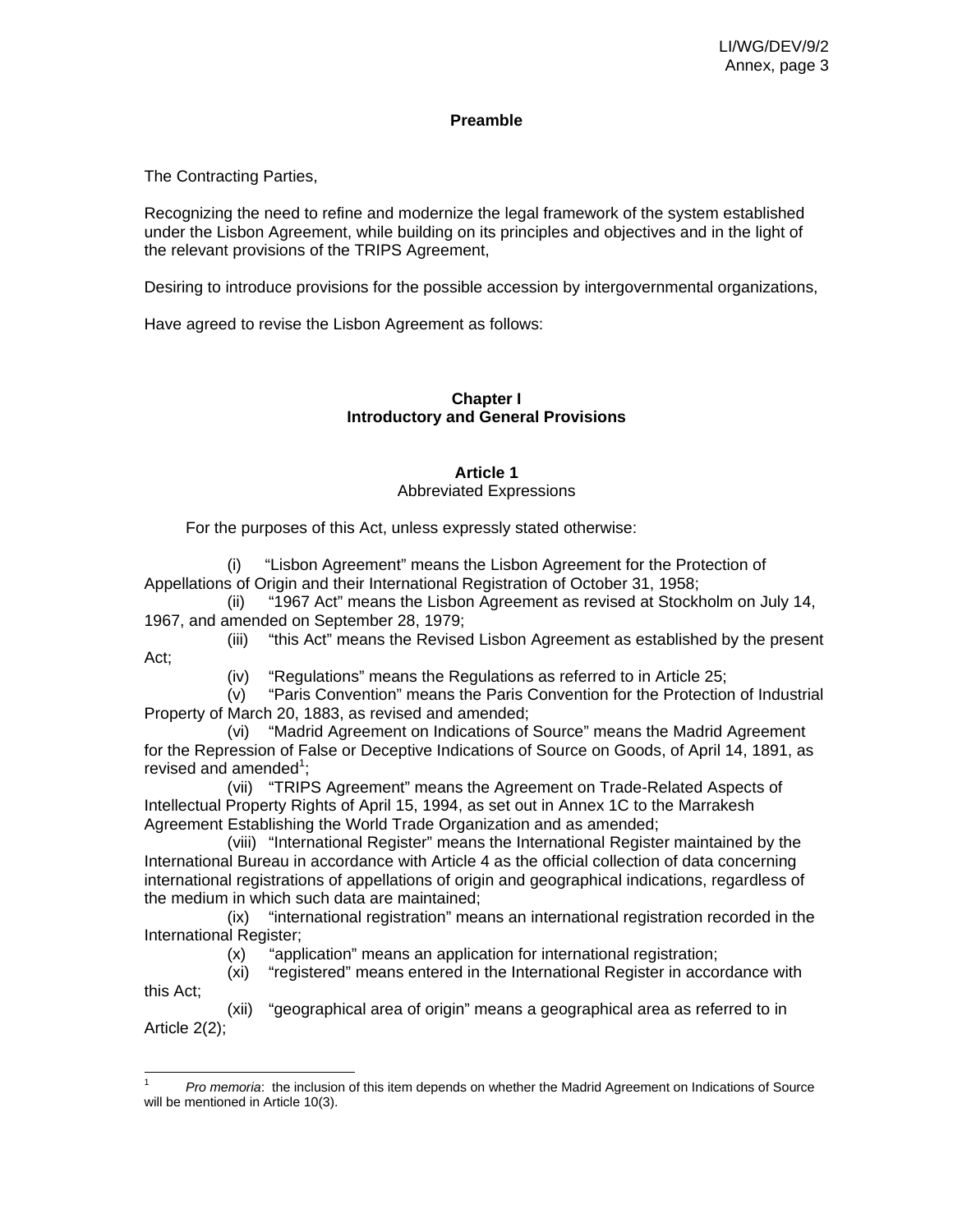(xiii) "trans-border geographical area" means a geographical area situated in, or covering, adjacent Contracting Parties;

(xiv) "Contracting Party" means any State or intergovernmental organization party to this Act;

(xv) "Contracting Party of Origin" means the Contracting Party where the geographical area of origin is situated or the Contracting Parties where the trans-border geographical area of origin is situated;

(xvi) "Competent Authority" means an entity designated in accordance with Article 3;

(xvii) "beneficiaries" means the natural or legal persons entitled under the law of the Contracting Party of Origin to use an appellation of origin or a geographical indication;

(xviii) "intergovernmental organization" means an intergovernmental organization eligible to become party to this Act in accordance with Article 28(1)(iii);

- (xix) "Organization" means the World Intellectual Property Organization;
- (xx) "Director General" means the Director General of the Organization;
- (xxi) "International Bureau" means the International Bureau of the Organization.

## **Article 2**

#### Subject-Matter

(1) *[Appellations of Origin and Geographical Indications]* (a) This Act applies in respect of: (i) any denomination protected in the Contracting Party of Origin consisting of or containing the name of a geographical area, or another denomination known as referring to such area, which serves to designate a good as originating in that geographical area, where the quality [, reputation] or characteristics of the good are due exclusively or essentially to the geographical environment, including natural and human factors<sup>2</sup> [, and which has given the good its reputation]; as well as

 (ii) any indication protected in the Contracting Party of Origin consisting of or containing the name of a geographical area, or another indication known as referring to such area, which identifies a good as originating in that geographical area, where a given quality, reputation or other characteristic of the good is essentially attributable to its geographical origin.

 (b) In this Act, denominations as referred to in item (i) of paragraph (1)(a) are identified by the term "appellation of origin" and indications as referred to in item (ii) of paragraph (1)(a) are identified by the term "geographical indication", regardless of how such denominations or indications are identified in the Contracting Party of Origin or in other Contracting Parties.

(2) *[Possible Geographical Areas of Origin]* A geographical area of origin as referred to in paragraph (1)(a) may consist of the entire territory of the Contracting Party of Origin or a region, locality or place in the Contracting Party of Origin. [This does not exclude the application of this Act in respect of a geographical area of origin, as referred to in paragraph (1)(a), consisting of a trans-border geographical area, subject to Article 5(4).]

l

<sup>2</sup> The geographical environment of the area of production may be determined predominantly by natural factors or predominantly by human factors.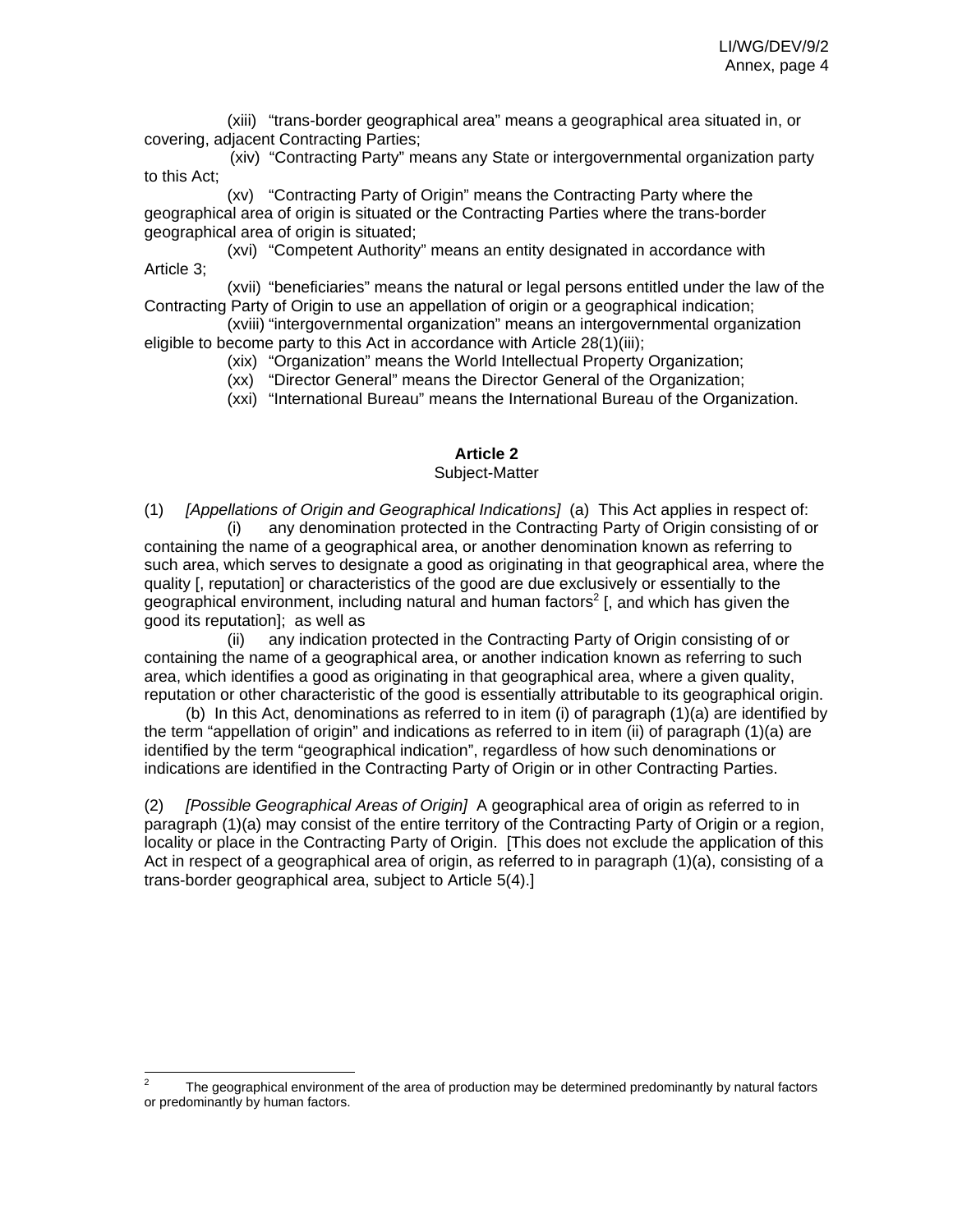#### Competent Authority

 Each Contracting Party shall designate an entity which shall be responsible for the administration of this Act in its territory and for communications with the International Bureau under this Act and the Regulations. The Contracting Party shall notify the name and contact details of such Competent Authority to the International Bureau, as specified in the Regulations.

## **Article 4**

#### International Register

 The International Bureau shall maintain an International Register recording international registrations effected under this Act, under the Lisbon Agreement and the 1967 Act, or under both, and data relating to such international registrations.

#### **Chapter II Application and International Registration**

## **Article 5**

#### Application

(1) *[Place of Filing]* Applications shall be filed with the International Bureau.

(2) *[Application Filed by Competent Authority]* Subject to paragraph (3), the application for the international registration of an appellation of origin or a geographical indication shall be filed by the Competent Authority in the name of:

(i) the beneficiaries; or

 (ii) a legal entity which has legal standing to assert the rights of the beneficiaries or other rights in the appellation of origin or the geographical indication, such as, for instance, a federation or association representing the beneficiaries, or a group of producers representing them, whatever its composition and regardless of the legal form in which it presents itself.

(3) *[Application Filed Directly by the Beneficiaries or a Legal Entity]* (a) If the legislation of the Contracting Party of Origin so permits, the application may be filed by the beneficiaries or by the legal entity referred to in paragraph (2)(ii).

(b) Subparagraph (a) applies subject to a declaration from the Contracting Party that its legislation so permits. Such declaration may be made by the Contracting Party at the time of deposit of its instrument of ratification or accession or at any later time. Where the declaration is made at the time of the deposit of its instrument of ratification or accession, it shall take effect upon the entry into force of this Act with respect to that Contracting Party. Where the declaration is made after the entry into force of this Act with respect to the Contracting Party, it shall take effect three months after the date on which the Director General has received the declaration.

[(4) *[Possible Joint Application by Adjacent Contracting Parties]* (a) In case of a geographical area of origin, as referred to in Article 2(1)(a), consisting of a trans-border geographical area, the adjacent Contracting Parties may agree to act as a single Contracting Party of Origin by filing an application jointly, on the basis of Article  $2(1)(a)(i)$  or Article  $2(1)(a)(ii)$ , depending upon the protection they have granted jointly, and through a commonly designated Competent Authority.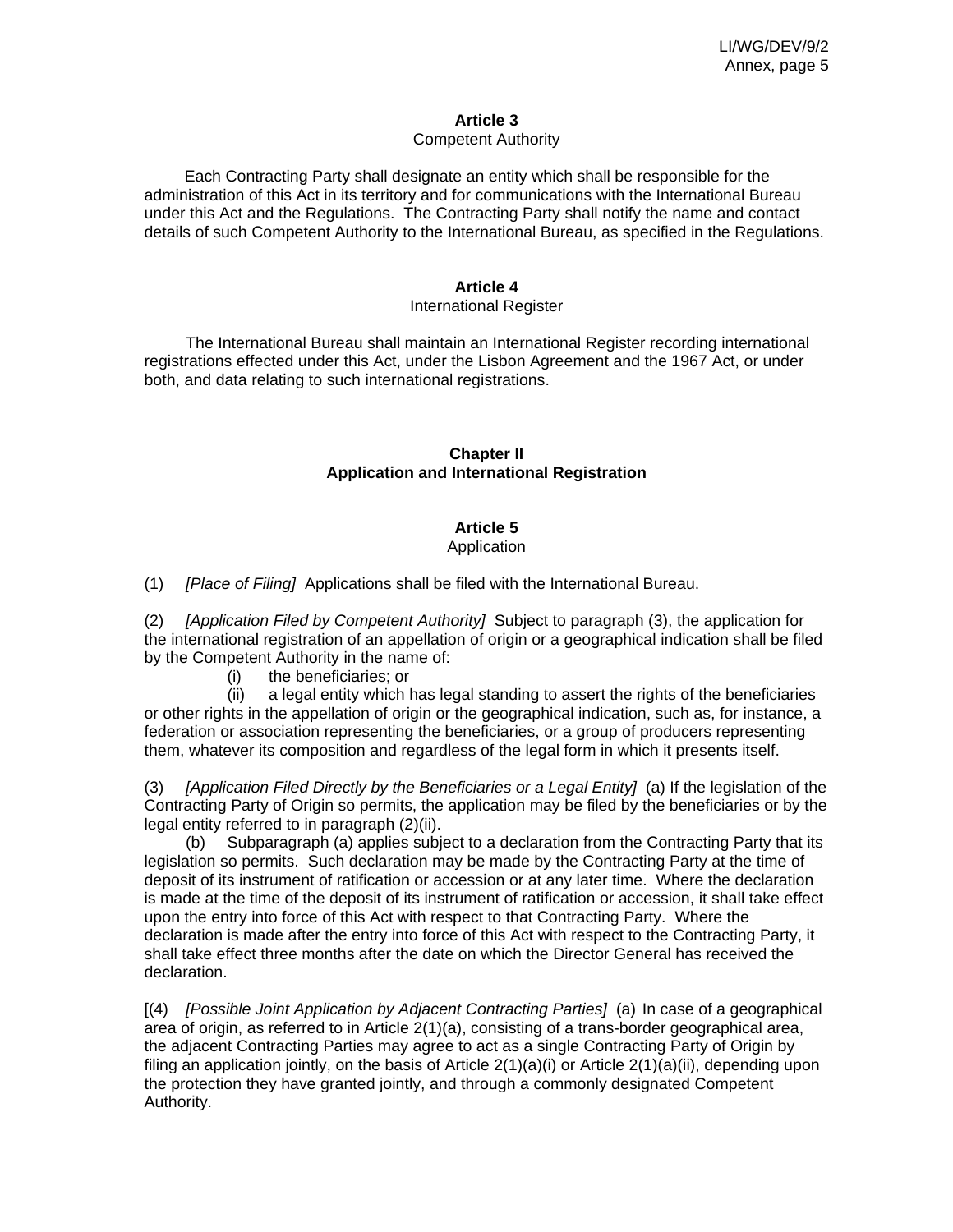(b) Such an application may also be filed by the beneficiaries, or a legal entity as referred to in paragraph (2)(ii), on the understanding that the adjacent Contracting Parties have jointly made the declaration referred to in paragraph (3)(b).]

(5) *[Mandatory Contents]* The Regulations shall specify the mandatory particulars that must be included in the application, in addition to those specified in Article 6(3).

(6) *[Optional Contents]* The Regulations may specify the optional particulars that may be included in the application.

#### **Article 6**

#### International Registration

(1) *[Formal Examination by the International Bureau]* Upon receipt of an application for the international registration of an appellation of origin or a geographical indication in due form, as specified in the Regulations, the International Bureau shall register the appellation of origin, or the geographical indication, in the International Register.

(2) *[Date of International Registration]* Subject to paragraph (3), the date of the international registration shall be the date on which the application was received by the International Bureau.

(3) *[Date of International Registration Where Particulars Missing]* Where the application does not contain all the following particulars:

(i) the identification of the Competent Authority or, in the case of Article 5(3), the applicant or applicants,

(ii) the details identifying the beneficiaries and, where applicable, the legal entity referred to in Article 5(2)(ii),

(iii) the appellation of origin, or the geographical indication, for which international registration is sought,

(iv) the good or goods to which the appellation of origin, or the geographical indication, applies,

 $[(v)]$  the date of the registration, the legislative or administrative act or the judicial or administrative decision by virtue of which protection was granted to the appellation of origin or to the geographical indication in the Contracting Party of Origin,]

the date of the international registration shall be the date on which the last of the missing particulars is received by the International Bureau.

(4) *[Publication and Notification of International Registrations]* The International Bureau shall, without delay, publish each international registration and notify the Competent Authority of each Contracting Party of the international registration.

## **Article 7**

#### Fees

(1) *[Registration Fee]* International registration of each appellation of origin, and each geographical indication, shall be subject to payment of the fee specified in the Regulations.

(2) *[Other Fees]* (a) The Regulations shall specify the fees to be paid in respect of other entries in the International Register and for the supply of extracts, attestations, or other information concerning the contents of the international registration.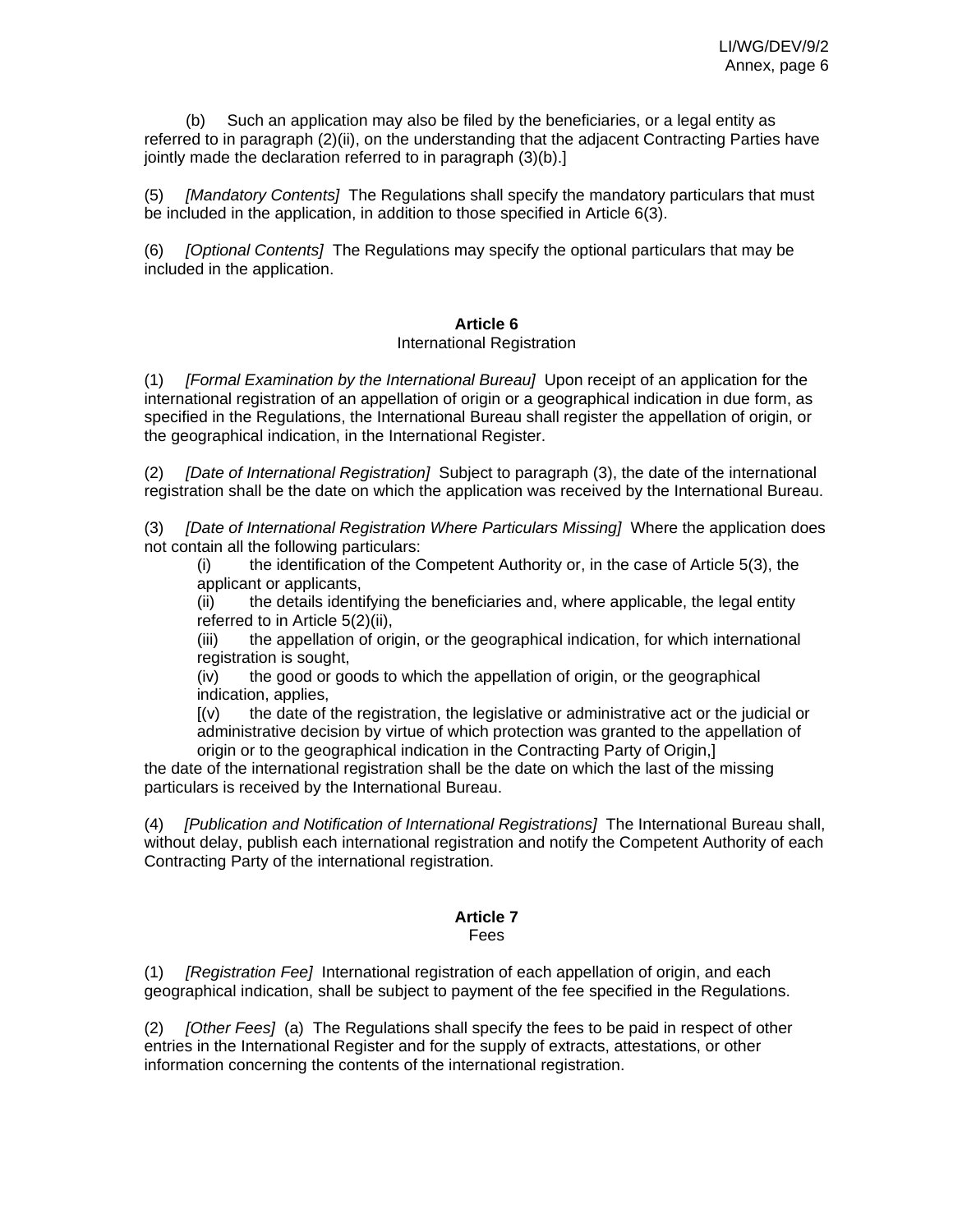(b) The Assembly may establish a fee to be paid for the maintenance of each international registration, if and to the extent to which receipts from the sources indicated in Article 24(3)(i) to (iv) do not suffice to cover the expenses of the Special Union.

(3) *[Fee Reductions]* Reduced fees shall be established by the Assembly in respect of certain international registrations of appellations of origin, and in respect of certain international registrations of geographical indications, in particular those in respect of which the Contracting Party of Origin is a developing country or a least-developed country.

[(4) *[Individual Complementary Fee]* (a) Any Contracting Party may, in a declaration, notify the Director General that the protection resulting from international registration shall extend to it only if such extension of protection is specially requested and if an individual complementary fee is paid to cover its cost of substantive examination of the international registration. The amount of such fee shall be indicated in the declaration and can be changed in further declarations. The said amount may not be higher than the equivalent of the amount required under the national or regional legislation of the Contracting Party diminished by the savings resulting from the international procedure.

 (b) Non-payment of such individual complementary fee shall have the effect that protection is renounced in respect of the Contracting Party requiring the fee.]

#### **Article 8**

Period of Validity of International Registrations

(1) *[Dependency]* International registrations shall be valid indefinitely, on the understanding that the protection of a registered appellation of origin or geographical indication shall no longer be required if the denomination constituting the appellation of origin, or the indication constituting the geographical indication, is no longer protected in the Contracting Party of Origin.

(2) *[Cancellation When Protection Ceases in the Contracting Party of Origin]* In case the denomination constituting a registered appellation of origin, or the indication constituting a registered geographical indication, is no longer protected in the Contracting Party of Origin, the Competent Authority of the Contracting Party of Origin shall request cancellation of the international registration, in accordance with the procedures specified in the Regulations.

(3) *[Possible Maintenance Fee]* Notwithstanding paragraph (1), an international registration shall be cancelled if the fee referred to in Article 7(2)(b) is not paid.

#### **Chapter III Protection**

# **Article 9**

## Commitment to Protect

(1) *[Effect as Grant of Protection Under Applicable Law]* Each Contracting Party shall protect registered appellations of origin and geographical indications on its territory, within its own legal system and practice but in accordance with the terms of this Act, subject to any refusal, renunciation, invalidation or cancellation that may become effective with respect to its territory, and on the understanding that Contracting Parties that do not distinguish in their national or regional legislation as between appellations of origin and geographical indications shall not be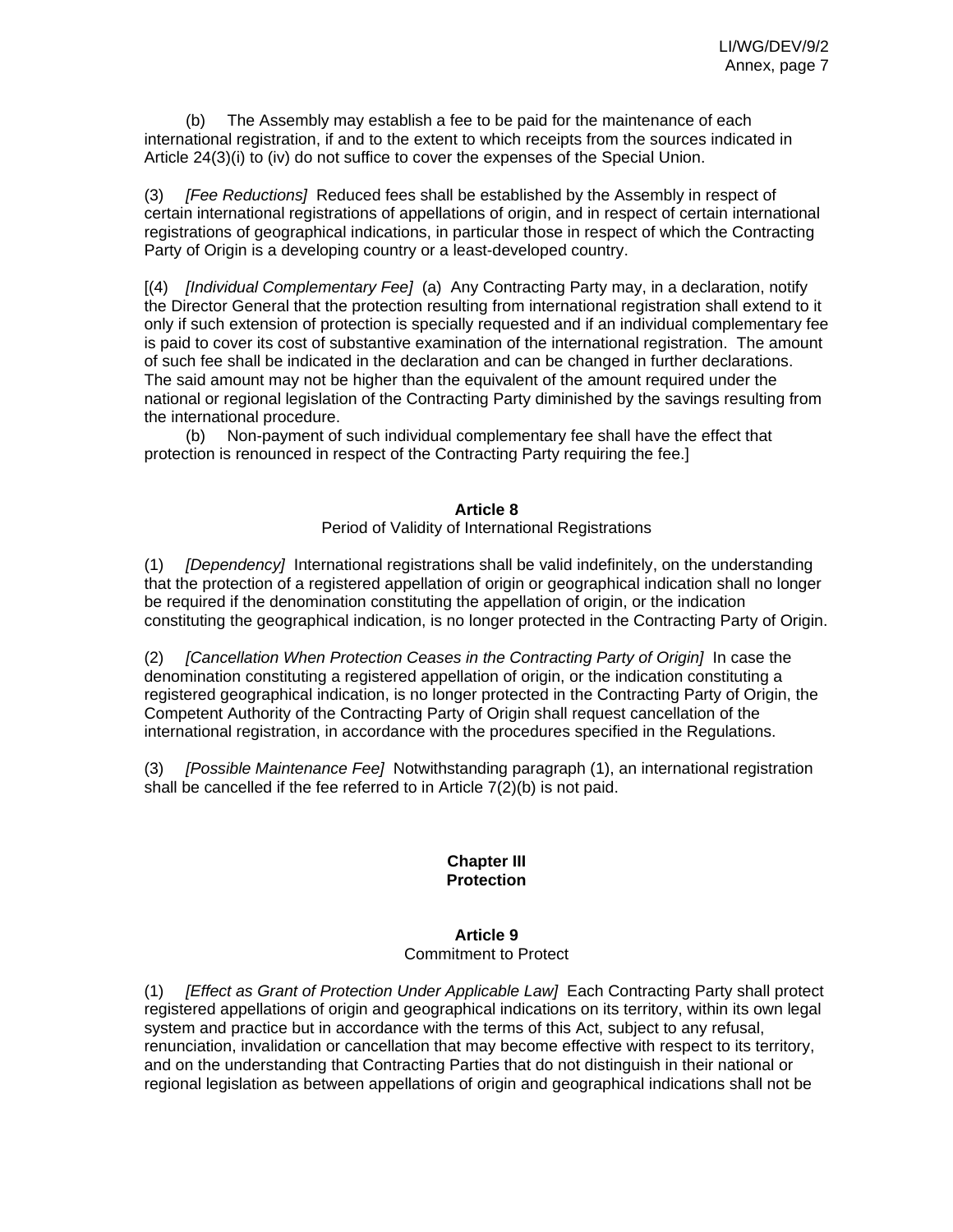required to introduce such a distinction into their national or regional legislation, provided that that legislation treats registered appellations of origin as registered geographical indications.

(2) *[Date of Effect of International Registration]* (a) A registered appellation of origin or geographical indication shall, in each Contracting Party that has not refused protection in accordance with Article 15, or that has sent to the International Bureau a notification of grant of protection in accordance with Article 18, be protected from the date of the international registration or, where a Contracting Party has made a declaration in accordance with subparagraph (b), from the date mentioned in that declaration.

(b) A Contracting Party may, in a declaration, notify the Director General that, in accordance with its national or regional legislation, a registered appellation of origin or geographical indication is protected from a date that is mentioned in the declaration, which date shall however not be later than the date of expiry of the time limit for refusal specified in the Regulations in accordance with Article 15(1)(a).

## **Article 10**

Protection Under Laws of Contracting Parties or Other Instruments

(1) *[Freedom to Provide More Extensive Protection]* Each Contracting Party shall be free to provide more extensive protection than the protection stipulated in this Act.

(2) *[Form of Legal Protection]* Each Contracting Party shall be free to choose the type of legislation under which it establishes the protection stipulated in this Act, provided that such legislation meets the substantive requirements of this Act.

(3) *[Protection Under Other Instruments]* The provisions of this Act shall not in any way affect any other protection a Contracting Party may accord in respect of registered appellations of origin or registered geographical indications under its national or regional legislation, or under other international instruments [, such as the Paris Convention[, ][and] the Madrid Agreement on Indications of Source [, the TRIPS Agreement or a bilateral agreement]<sup>3</sup>].

## **Article 11<sup>4</sup>**

Protection in Respect of Registered Appellations of Origin and Geographical Indications

(1) *[Content of Protection]* Subject to the provisions of this Act, each Contracting Party shall extend to a registered appellation of origin, or a registered geographical indication, protection against:

(a) any use of the appellation of origin or the geographical indication

(i) in respect of goods of the same kind as those to which the appellation of origin, or the geographical indication, applies not originating in the geographical

 $\overline{a}$ 3 The reference to a specific international instrument only applies to a Contracting Party if it has acceded to such instrument or otherwise assumed international obligations under such instrument.<br><sup>4</sup>

Draft Agreed Statement by the Diplomatic Conference: "As the International Bureau is only authorized to refuse applications that do not meet the formal requirements of the Lisbon Agreement or the 1967 Act, or the applicable Regulations under these instruments, applications concerning appellations of origin consisting of or containing a term occurring in an appellation of origin already registered under the Agreement have not been refused by the International Bureau, and will not be refused by the International Bureau under this Act either, as this would amount to a refusal on a substantive ground. It is for each Contracting Party to decide, on the basis of its own legal system and practice, whether such appellations of origin or geographical indications may coexist on its territory or that one of them shall prevail."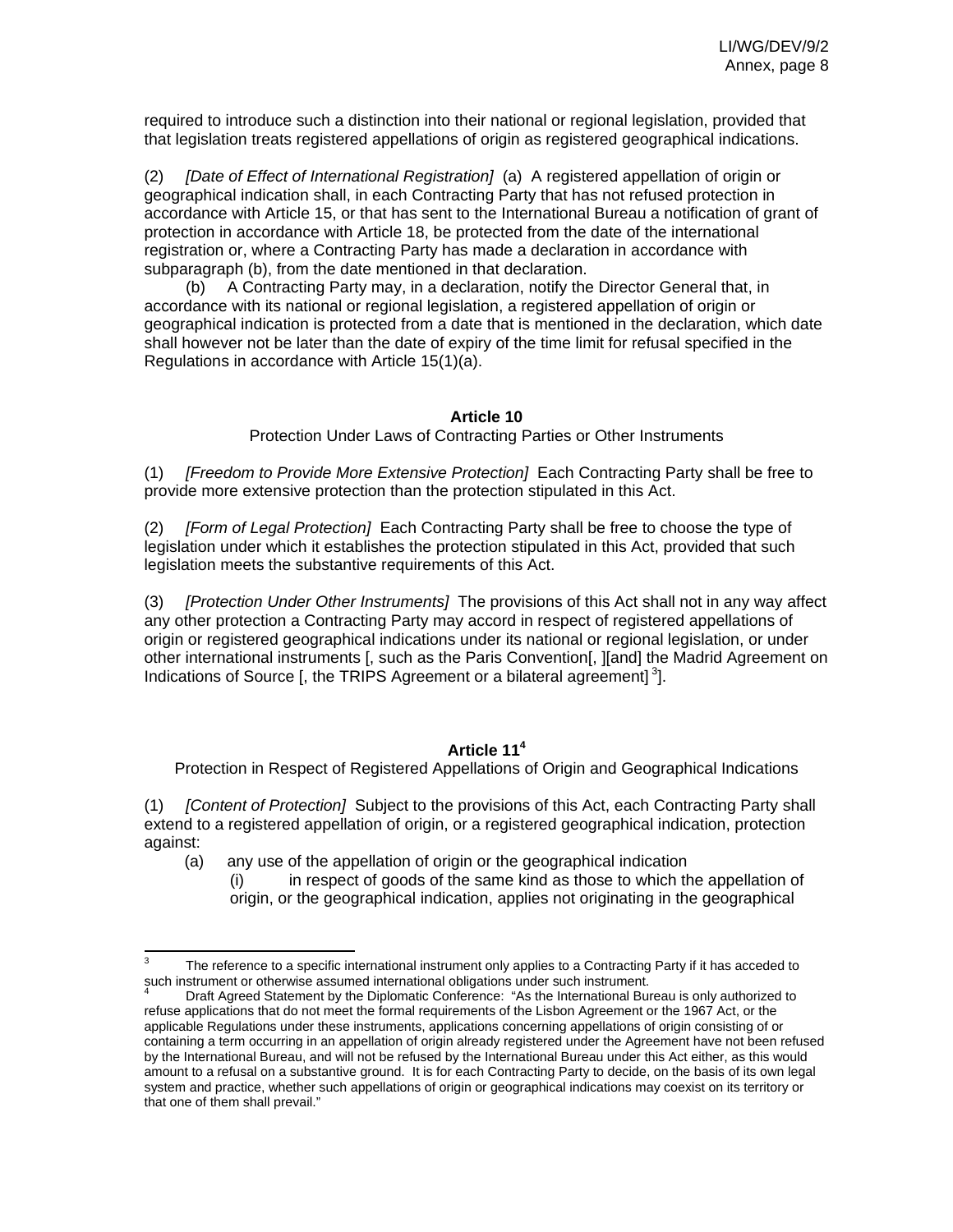area of origin or not complying with any other applicable requirements for using the appellation of origin, or the geographical indication; or

(ii) [which would amount to its usurpation or imitation [or evocation]; or]

(iii) [which would be detrimental to, or exploit unduly, its reputation],

even if the appellation of origin or the geographical indication is used with minor differences; if true origin of the goods is indicated; or if the appellation of origin, or the geographical indication, is used in translated form or accompanied by terms such as "style", "kind", "type", "make", "imitation", "method", "as produced in", "like", "similar", or the like<sup>5</sup>;

(b) any other practice liable to mislead the consumer as to the true origin, provenance or nature of the goods.

(2) *[Use in a Trademark]* (a) Without prejudice to Article 13(1), a Contracting Party shall, *ex officio* if its legislation so permits or at the request of an interested party, refuse or invalidate the registration of a trademark which contains or consists of a registered appellation of origin, or a registered geographical indication, if use of the trademark would result in one of the situations covered by paragraph (1).

 (b) However, there shall be no obligation for Contracting Parties to refuse or invalidate the registration of a trademark which contains a registered appellation of origin or a registered geographical indication, if the goods in respect of which the trademark is registered originate in the geographical area of origin and comply with any other applicable requirements for using the appellation of origin or the geographical indication.

(3) *[Alternative for paragraph (1)(a)(ii) and (iii)]* [Any State or intergovernmental organization may declare, when depositing its instrument of ratification or accession, that the provisions of paragraph (1)(a)(ii) and (iii) are not compatible with its legal system and practice and that it shall, instead of the protection stipulated in these items, extend to the registered appellation of origin or geographical indication protection against any use thereof in respect of goods that are not of the same kind as those to which the appellation of origin or geographical indication applies, if such use would indicate or suggest a connection between those goods and the beneficiaries, and is likely to damage the interests of the beneficiaries.]

## **Article 12**

Protection Against [Acquiring a Generic Character] [Becoming Generic]

Subject to the provisions of this Act, registered appellations of origin and registered geographical indications [are protected against acquiring a generic character] [cannot [be considered to have] become generic] $<sup>6</sup>$  as long as the denomination constituting the appellation</sup> of origin, or the indication constituting the geographical indication, is protected in the Contracting Party of Origin.

l 5 Where certain elements of the denomination or indication constituting the appellation of origin or geographical indication [have a generic character] [are generic] in the Contracting Party of Origin, their protection under this subparagraph shall not be required in the other Contracting Parties.<br><sup>6</sup>

Article 12 is without prejudice to the application of the provisions of this Act concerning prior use, as, prior to international registration, the denomination or indication constituting the appellation of origin or geographical indication may already, in whole or in part, [have a generic character] [be generic] in a Contracting Party other than the Contracting Party of Origin, for example, because the denomination or indication, or part of it, is identical with a term customary in common language as the common name of a good or service in such Contracting Party, or is identical with the customary name of a grape variety in such Contracting Party.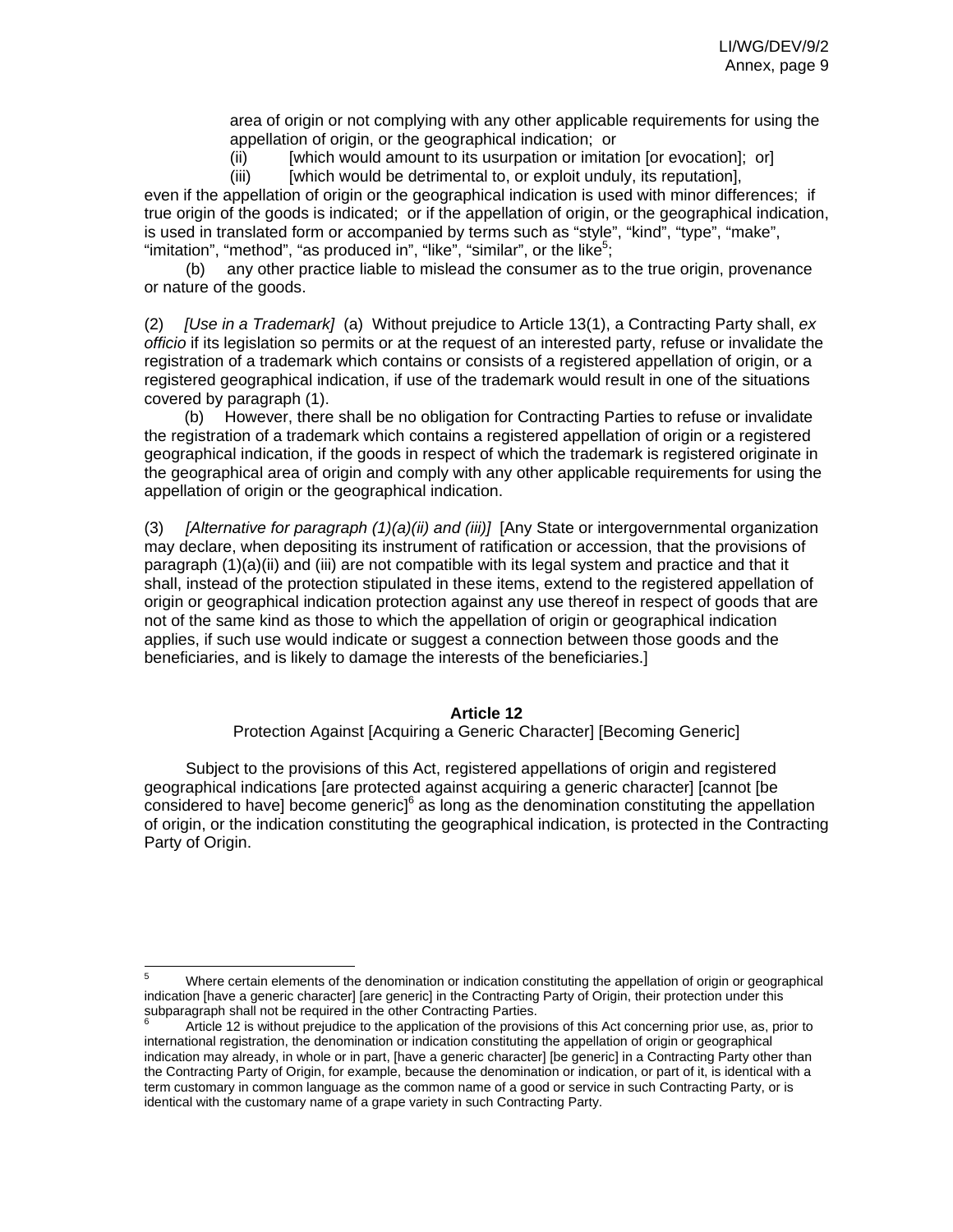#### Safeguards in Respect of Other Rights

(1) *[Prior Trademark Rights]* Without prejudice to Articles 15 and 19, where a registered appellation of origin or a registered geographical indication conflicts with a prior trademark applied for or registered, or acquired through use, in good faith in a Contracting Party,

## OPTION A

[the protection of that appellation of origin or geographical indication in that Contracting Party shall not prejudice the eligibility for, or the validity of, the registration of the trademark, or the right to use the trademark, [taking into account] [provided that] the legitimate interests of [the owner of the trademark as well as those of] the beneficiaries of the rights in respect of the appellation of origin or the geographical indication [are taken into account] and provided that the public is not misled].

#### OPTION B

[the protection of that appellation of origin or geographical indication in that Contracting Party shall be subject to the rights conferred by the prior trademark under national or regional law along with any applicable exceptions to those rights].

#### OPTION C

[the appellation of origin or geographical indication and the prior trademark may coexist in that Contracting Party, provided that the circumstances of the case in the light of the law of the Contracting Party do not require that the prior trademark shall prevail, taking into account the legitimate interests involved].

[(2) *[Prior Rights in Respect of Another Appellation of Origin or Geographical Indication]* Without prejudice to Articles 15 and 19, where a registered appellation of origin or a registered geographical indication conflicts with another registered appellation of origin or registered geographical indication protected in a Contracting Party, each shall be protected by that Contracting Party, provided that the circumstances of the case in the light of the law of the Contracting Party do not require that one of them shall prevail, taking into account the legitimate interests involved.

(3) *[Personal Name Used in Business]* The provisions of this Act shall not prejudice the right of any person to use, in the course of trade, that person's name or the name of that person's predecessor in business, except where such name is used in such a manner as to mislead the public.

(4) *[Rights Based on a Plant Variety or Animal Breed Denomination]* The provisions of this Act shall not prejudice the right of any person to use a plant variety or animal breed denomination in the course of trade, except where such plant variety or animal breed denomination is used in such a manner as to mislead the public.]

#### **Article 14** Enforcement Procedures and Remedies

Each Contracting Party shall make available effective legal remedies for the protection of registered appellations of origin and geographical indications and provide that legal proceedings for ensuring their protection may be brought by a public authority or by any interested party,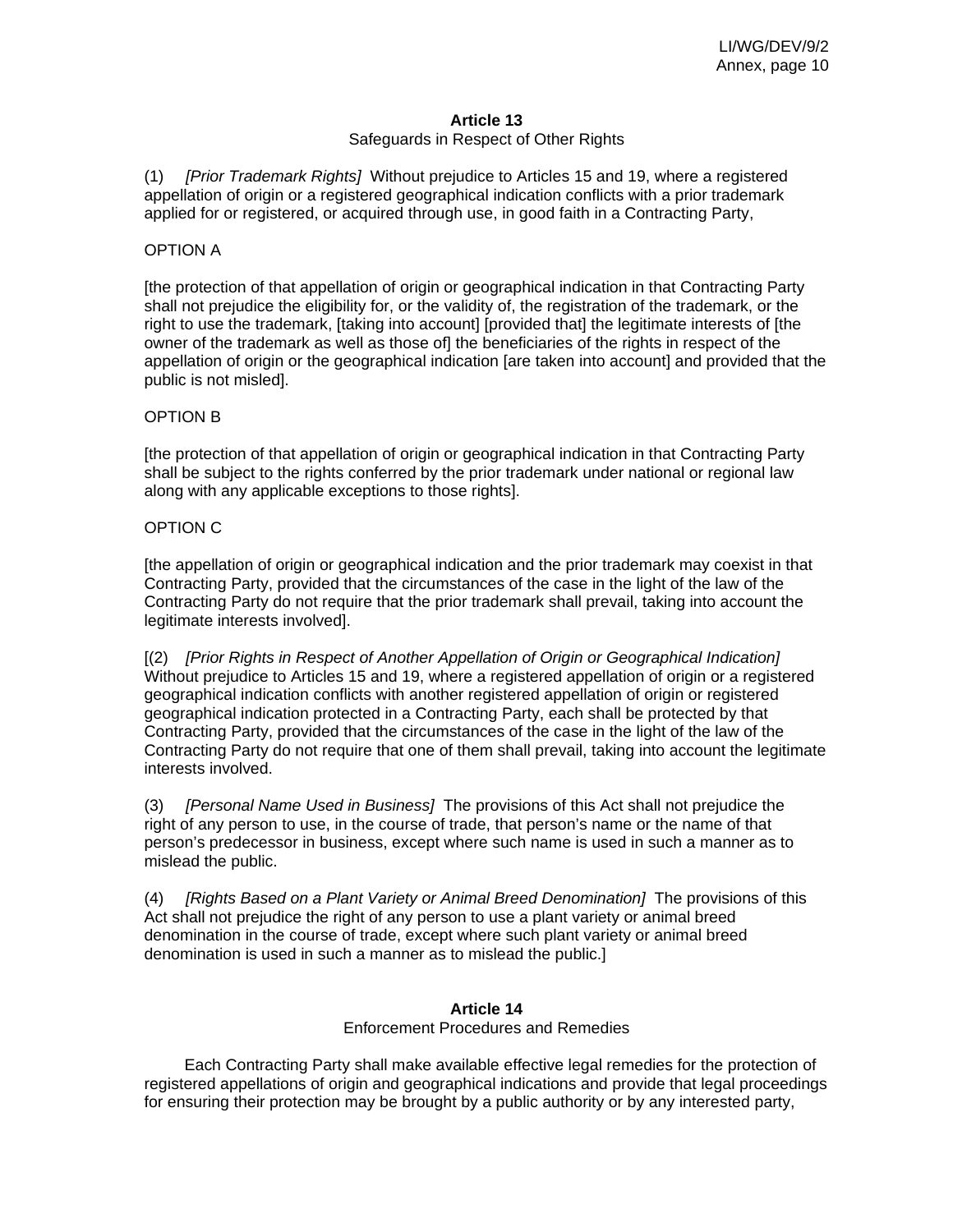whether a natural person or a legal entity and whether public or private, depending on its legal system and practice.

# **Chapter IV Refusal and Other Actions in Respect of International Registrations**

#### **Article 15** Refusal

(1) *[Refusal of Effects of International Registration]* (a) Within the time limit specified in the Regulations, the Competent Authority of a Contracting Party may notify the International Bureau of the refusal of the effects of an international registration in its territory. The notification of refusal may be filed by the Competent Authority *ex officio*, if its legislation so permits, or at the request of an interested party.

(b) The notification of refusal shall set out the grounds on which the refusal is based.

(2) *[Protection Under Other Instruments]* The notification of a refusal shall not be detrimental to any other protection that may be available, in accordance with Article 10(3), to the denomination or indication concerned in the Contracting Party to which the refusal relates.

(3) *[Obligation to Provide Opportunity for Interested Parties]* Each Contracting Party shall provide a reasonable opportunity, for anyone whose interests would be affected by an international registration, to request the Competent Authority to notify a refusal in respect of the international registration.

(4) *[Registration, Publication and Communication of Refusals]* The International Bureau shall record the refusal and the grounds for the refusal in the International Register. It shall publish the refusal and the grounds for the refusal and shall communicate the notification of refusal to the Competent Authority of the Contracting Party of Origin or, where the application has been filed directly in accordance with Article 5(3), the beneficiaries or the legal entity referred to in Article 5(2)(ii) as well as the Competent Authority of the Contracting Party of Origin.

(5) *[National Treatment]* Each Contracting Party shall make available to interested parties affected by a refusal the same judicial and administrative remedies that are available to its own nationals in respect of the refusal of protection for an appellation of origin or a geographical indication.

# **Article 16**

## Withdrawal of Refusal

(1) *[Procedures for the Withdrawal of Refusals]* A refusal may be withdrawn in accordance with the procedures specified in the Regulations. A withdrawal shall be recorded in the International Register.

(2) *[Negotiations]* The Contracting Party of Origin may enter into negotiations with a Contracting Party in respect of which a refusal has been recorded, in order to have the refusal withdrawn. Interested parties affected by a refusal shall be afforded a reasonable opportunity to request the Contracting Party of Origin to negotiate, with the Contracting Party in respect of which the refusal has been recorded, the possible withdrawal of such refusal.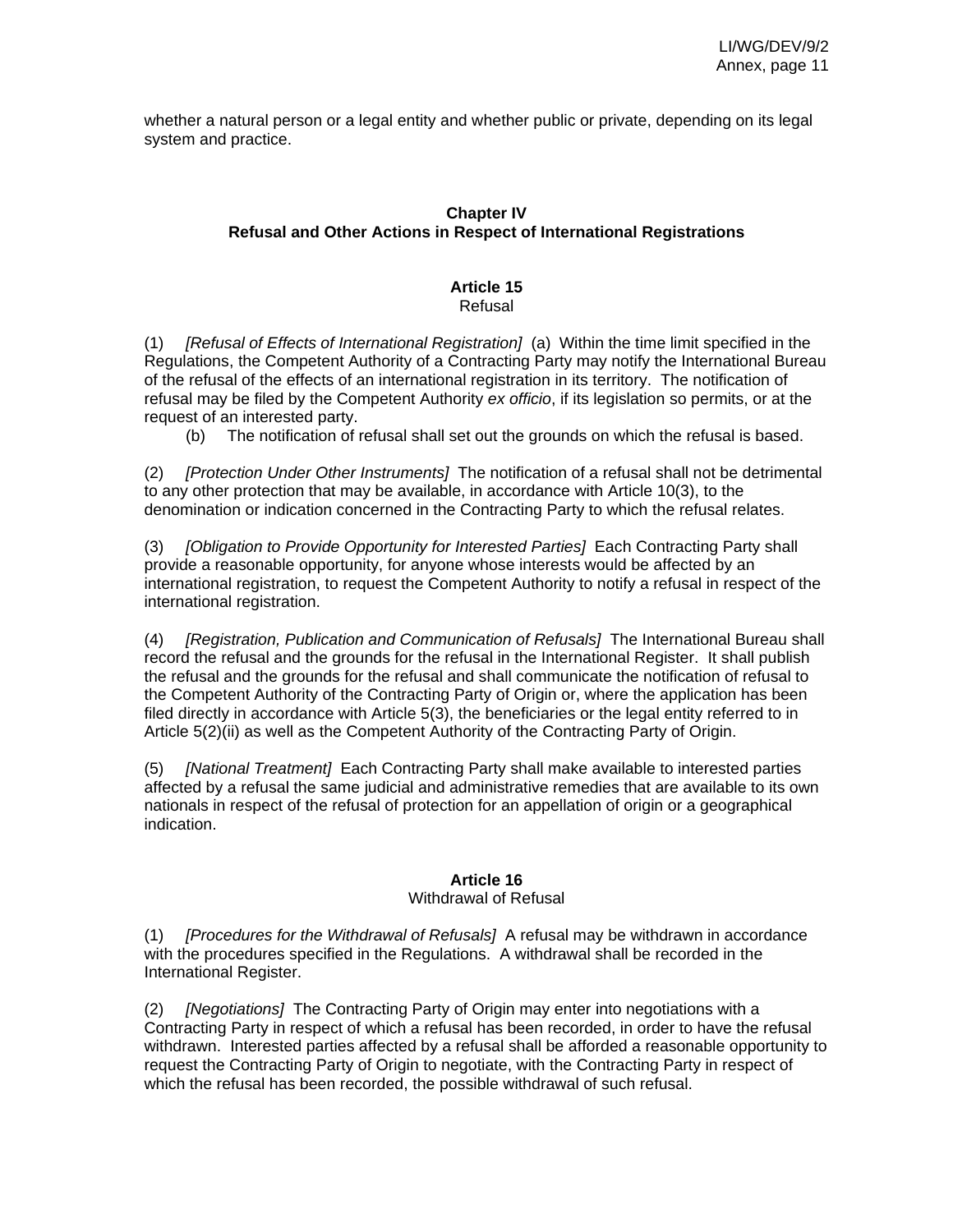#### **Article 17** Prior Use

(1) *[Phasing Out of Prior Use]* (a) Where a denomination constituting a registered appellation of origin, or an indication constituting a registered geographical indication, was, prior to the date of the international registration, in use in a Contracting Party by a third party and is not safeguarded under Article 13, that Contracting Party may, when it does not refuse the protection of the appellation of origin or geographical indication, grant to the third party a defined period, as specified in the Regulations, to terminate such use.

Where a Contracting Party has refused the effects of an international registration under Article 15 on the ground of prior use as referred to in subparagraph (a), it may similarly grant to the third party a defined period to terminate such use in case it decides to withdraw the refusal under Article 16 or notify a grant of protection under Article 18.

(c) The Contracting Party shall notify the International Bureau of any such period, in accordance with the procedures specified in the Regulations.

(2) *[Coexistence]* Where a Contracting Party that has refused the effects of an international registration under Article 15 on the ground of use under a prior right, as referred to in Article 13, notifies the withdrawal of that refusal under Article 16 or a grant of protection under Article 18, the resulting protection of the appellation of origin or geographical indication shall not prejudice the prior right or its use, unless the protection was granted following the cancellation, non-renewal, revocation or invalidation of the prior right<sup>7</sup>.

## **Article 18**

#### Notification of Grant of Protection

 The Competent Authority of a Contracting Party may notify the International Bureau of the grant of protection to a registered appellation of origin or geographical indication. The International Bureau shall record any such notification in the International Register and publish it.

# **Article 19**

#### Invalidation

(1) *[Opportunity to Defend Rights]* A Contracting Party may not invalidate the effects of an international registration, in part or in whole, in its territory without giving an opportunity to the beneficiaries to defend their rights. Such opportunity shall also be given to the legal entity referred to in Article 5(2)(ii).

<sup>-&</sup>lt;br>7 In view of the safeguards under Article 13 in respect of use under prior trademarks and certain other rights, Article 17 does not provide for possible phasing out periods in respect of such use, unless the prior trademark or other right contains a denomination or indication that conflicts with a registered appellation of origin or geographical indication and is disclaimed under the prior trademark or other right, or manifestly does not form part of the subject-matter protected by the prior trademark or other right.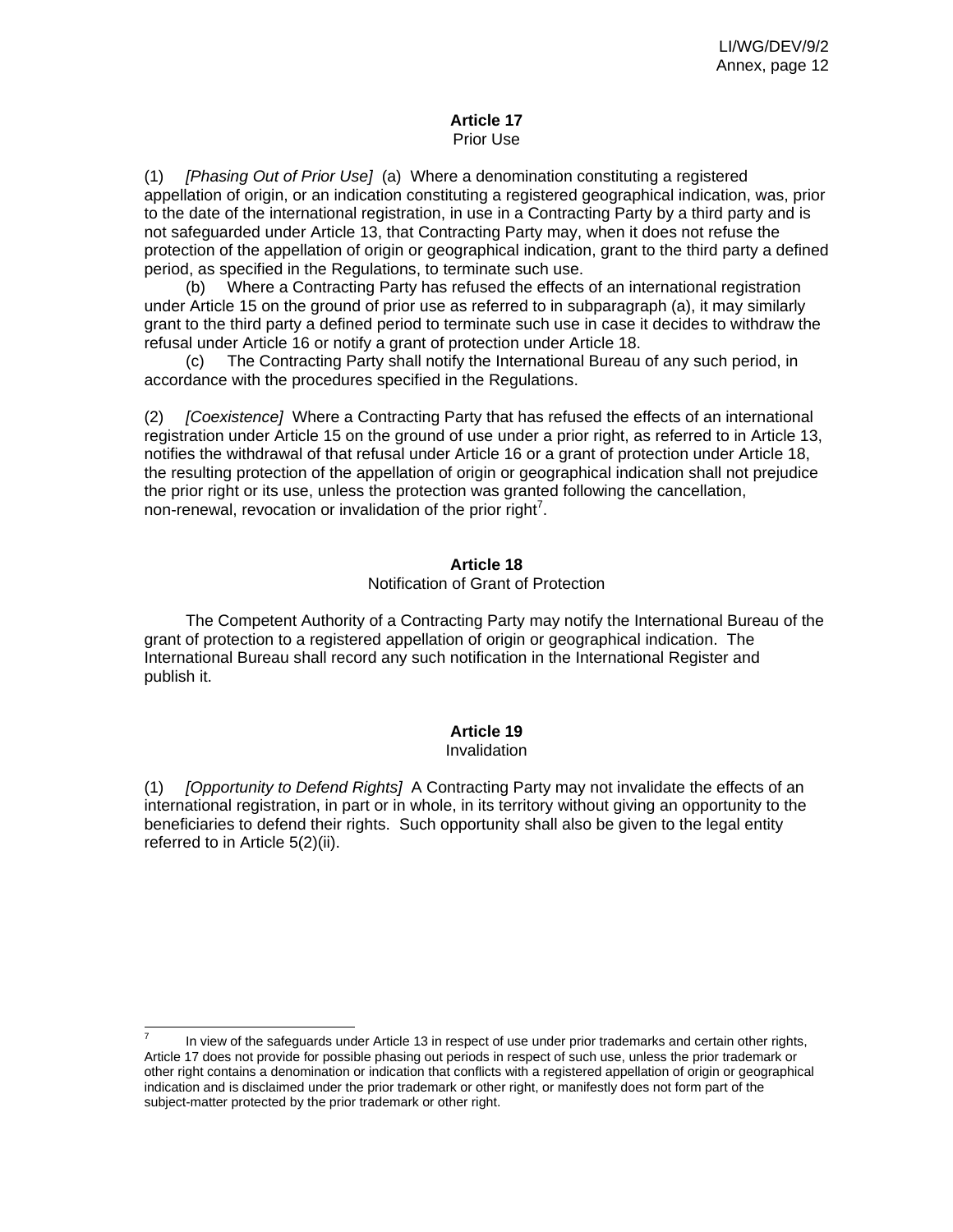## OPTION A

(2) *[Grounds for Invalidation]* The grounds on the basis of which a Contracting Party may pronounce invalidation shall include, in particular, those based on a prior right, as referred to in  $\overline{\phantom{a}}$ Article 13 $^8$ .

## OPTION B

(2) *[Grounds for Invalidation]* A Contracting Party may pronounce invalidation on the following grounds:

(i) a prior right, as referred to in Article 13, when the protection granted to the registered appellation of origin or geographical indication has been successfully challenged and the court decision is final; or

(ii) when compliance with the definition of an appellation of origin or geographical indication in the Contracting Party of Origin is not ensured anymore.

(3) *[Notification, Recordal and Publication]* The Contracting Party shall notify the invalidation of an international registration to the International Bureau, which shall record the invalidation in the International Register and publish it.

(4) *[Protection Under Other Instruments]* Invalidation shall not be detrimental to any other protection that may be available, in accordance with Article 10(3), to the denomination or indication concerned in the Contracting Party that invalidated the effects of the international registration.

## **Article 20**

Modifications and Other Entries in the International Register

Procedures for the modification of international registrations and other entries in the International Register shall be specified in the Regulations.

## **Chapter V Administrative Provisions**

#### **Article 21**

Membership of the Lisbon Union

 The Contracting Parties shall be members of the same Special Union as the States party to the Lisbon Agreement or the 1967 Act, whether or not they are party to the Lisbon Agreement or the 1967 Act.

 $\frac{1}{8}$  The full spectrum of possible grounds for invalidation would appear to be: (1) grounds based on a prior right; (2) grounds based on genericness prior to the international registration; (3) grounds based on failure to meet the definition of an appellation of origin or a geographical indication; (4) grounds based on morality or public order; (5) grounds based on Article 10, or Article 10*bis*, of the Paris Convention.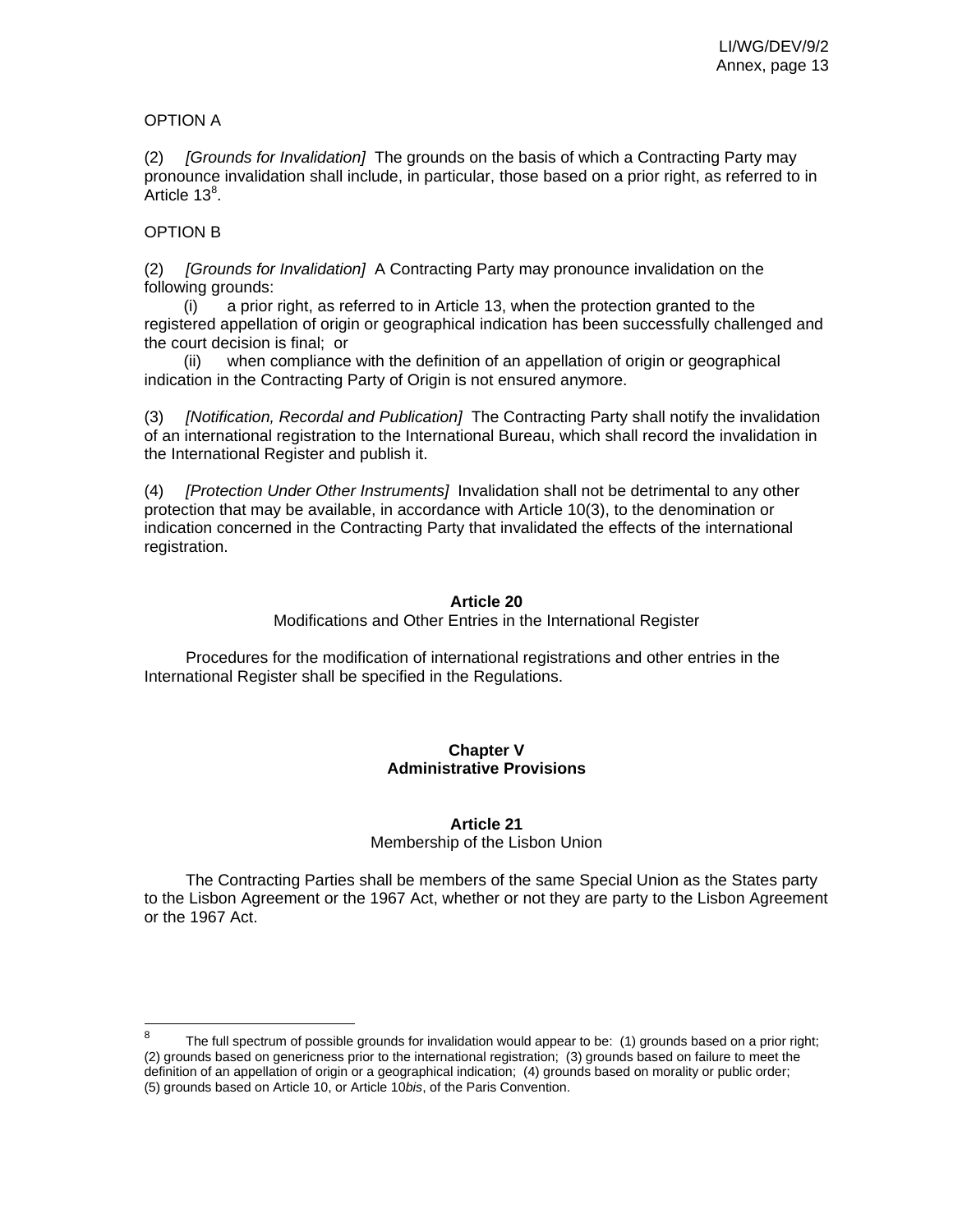#### Assembly of the Special Union

(1) *[Composition]* (a) The Contracting Parties shall be members of the same Assembly as the States party to the 1967 Act.

 (b) Each Contracting Party shall be represented by one delegate, who may be assisted by alternate delegates, advisors and experts.

(c) Each delegation shall bear its own expenses.

## (2) *[Tasks]*

(a) The Assembly shall:

 (i) deal with all matters concerning the maintenance and development of the Special Union and the implementation of this Act;

(ii) give directions to the Director General concerning the preparation of revision conferences referred to in Article 26(1), due account being taken of any comments made by those members of the Special Union which have not ratified or acceded to this Act;

(iii) amend the Regulations;

(iv) review and approve the reports and activities of the Director General concerning the Special Union, and give him or her all necessary instructions concerning matters within the competence of the Special Union:

(v) determine the program and adopt the biennial budget of the Special Union, and approve its final accounts;

(vi) adopt the financial Regulations of the Special Union;

(vii) establish such committees and working groups as it deems appropriate to achieve the objectives of the Special Union;

(viii) determine which States, intergovernmental and non-governmental organizations shall be admitted to its meetings as observers;

(ix) adopt amendments to Articles 22 to 24 and 27;

(x) take any other appropriate action to further the objectives of the Special Union and perform any other functions as are appropriate under this Act.

With respect to matters which are of interest also to other Unions administered by the Organization, the Assembly shall make its decisions after having heard the advice of the Coordination Committee of the Organization.

(3) *[Quorum]* (a) One-half of the members of the Assembly which have the right to vote on a given matter shall constitute a quorum for the purposes of the vote on that matter.

(b) Notwithstanding the provisions of subparagraph (a), if, in any session, the number of the members of the Assembly which are States, have the right to vote on a given matter and are represented is less than one-half but equal to or more than one-third of the members of the Assembly which are States and have the right to vote on that matter, the Assembly may make decisions but, with the exception of decisions concerning its own procedure, all such decisions shall take effect only if the conditions set forth hereinafter are fulfilled. The International Bureau shall communicate the said decisions to the members of the Assembly which are States, have the right to vote on the said matter and were not represented and shall invite them to express in writing their vote or abstention within a period of three months from the date of the communication. If, at the expiration of this period, the number of such members having thus expressed their vote or abstention attains the number of the members which was lacking for attaining the quorum in the session itself, such decisions shall take effect provided that at the same time the required majority still obtains.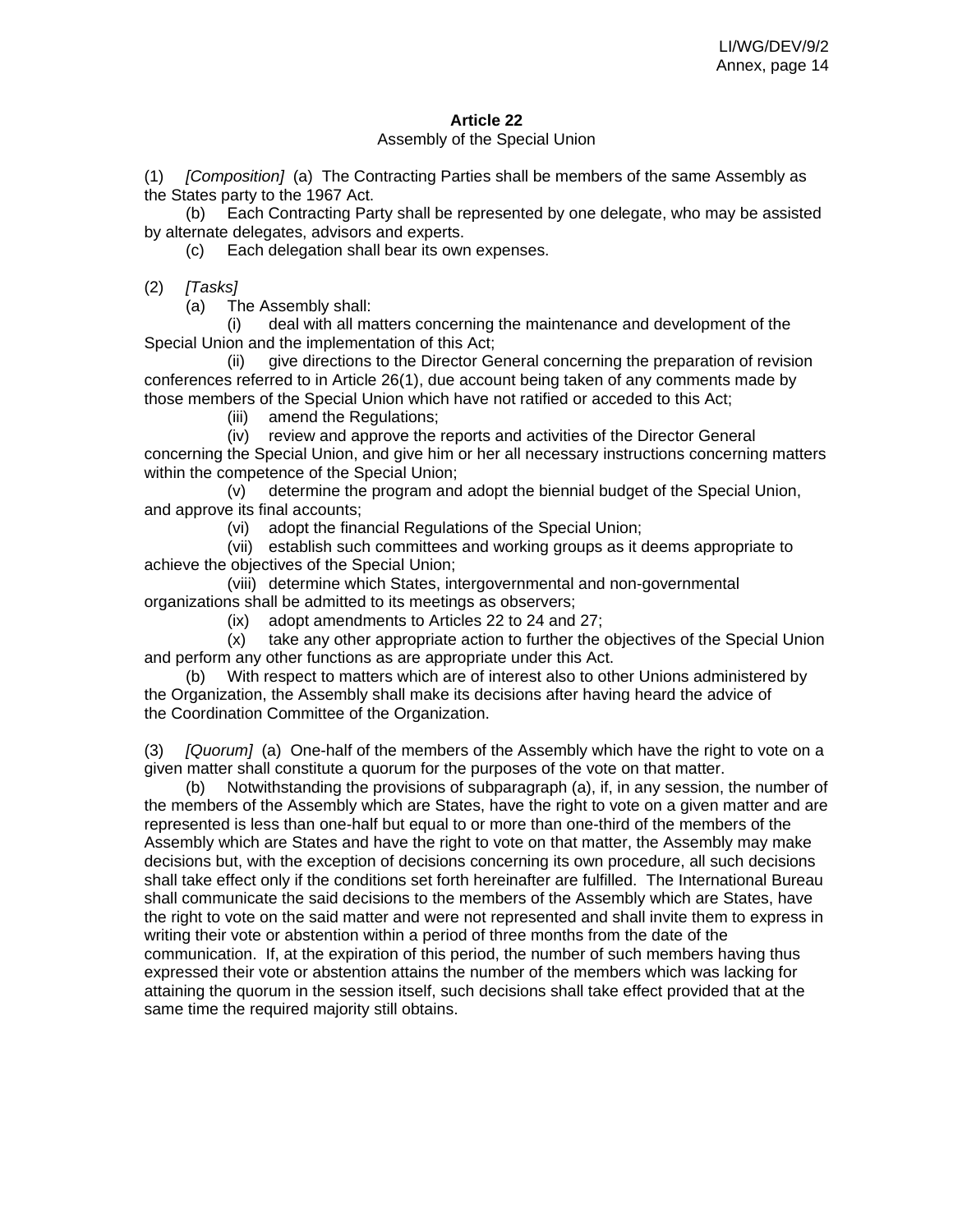(4) *[Taking Decisions in the Assembly]* (a) The Assembly shall endeavor to take its decisions by consensus.

(b) Where a decision cannot be arrived at by consensus, the matter at issue shall be decided by voting. In such a case,

(i) each Contracting Party that is a State shall have one vote and shall vote only in its own name, and

(ii) any Contracting Party that is an intergovernmental organization may vote, in place of its member States, with a number of votes equal to the number of its member States which are party to this Act, but no such intergovernmental organization shall participate in the vote if any one of its member States exercises its right to vote, and *vice versa*.

 (c) On matters concerning only States that are bound by the 1967 Act, Contracting Parties that are not bound by the 1967 Act shall not have the right to vote, whereas, on matters concerning only Contracting Parties, only the latter shall have the right to vote.

(5) *[Majorities]* (a) Subject to Articles 25(2) and 27(2), the decisions of the Assembly shall require two-thirds of the votes cast.

(b) Abstentions shall not be considered as votes.

(6) *[Sessions]* (a) The Assembly shall meet once in every second calendar year in ordinary session upon convocation by the Director General and, in the absence of exceptional circumstances, during the same period and at the same place as the General Assembly of the Organization.

(b) The Assembly shall meet in extraordinary session upon convocation by the Director General, either at the request of one-fourth of the members of the Assembly or on the Director General's own initiative.

(c) The agenda of each session shall be prepared by the Director General.

(7) *[Rules of Procedure]* The Assembly shall adopt its own rules of procedure.

## **Article 23**

#### International Bureau

(1) *[Administrative Tasks]* (a) International registration and related duties, as well as all other administrative tasks concerning the Special Union, shall be performed by the International Bureau.

 (b) In particular, the International Bureau shall prepare the meetings and provide the Secretariat of the Assembly and of such committees and working groups as may have been established by the Assembly.

 (c) The Director General shall be the Chief Executive of the Special Union and shall represent the Special Union.

(2) *[Role of the International Bureau in the Assembly and Other Meetings]* The Director General and any staff member designated by him shall participate, without the right to vote, in all meetings of the Assembly, the committees and working groups established by the Assembly. The Director General, or a staff member designated by him, shall be *ex officio* Secretary of such a body.

(3) *[Conferences]* (a) The International Bureau shall, in accordance with the directions of the Assembly, make the preparations for any revision conferences.

 (b) The International Bureau may consult with intergovernmental and international and national non-governmental organizations concerning the said preparations.

 (c) The Director General and persons designated by him shall take part, without the right to vote, in the discussions at revision conferences.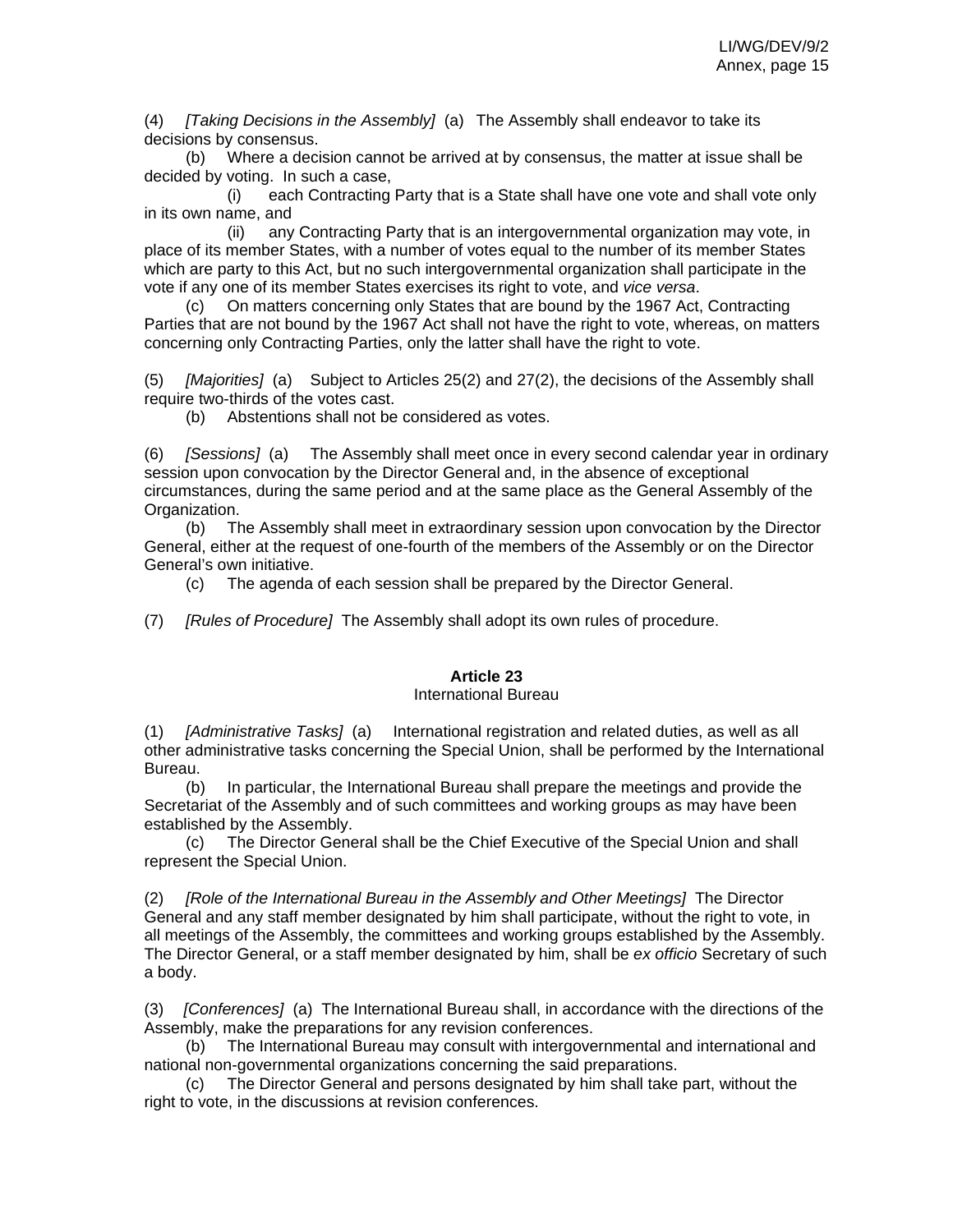(4) *[Other Tasks]* The International Bureau shall carry out any other tasks assigned to it in relation to this Act.

# **Article 24**

#### Finances

(1) *[Budget]* (a) The Special Union shall have a budget.

 (b) The budget of the Special Union shall include the income and expenses specific to the Special Union and its contribution to the budget of expenses common to the Unions administered by the Organization.

 (c) Expenses not attributable exclusively to the Special Union but also to one or more other Unions administered by the Organization shall be considered as expenses common to the Unions. The share of the Special Union in such common expenses shall be in proportion to the interest the Special Union has in them.

(2) *[Coordination With Budgets of Other Unions]* The budget of the Special Union shall be established with due regard to the requirements of coordination with the budgets of the other Unions administered by the Organization.

(3) *[Sources of Financing of the Budget]* The budget of the Special Union shall be financed from the following sources:

(i) fees collected under Article  $7(1)$  and  $(2)(a)$ ;

(ii) proceeds from the sale of, or royalties on, the publications of the International Bureau concerning the Special Union;

- (iii) gifts, bequests, and subventions;
- (iv) rents, interest, and other miscellaneous income;
- (v) any maintenance fees, as referred to in Article 7(2)(b).

(4) *[Fixing of Fees; Level of the Budget]* (a) The amounts of the fees referred to in paragraph (3)(i) shall be fixed by the Assembly on the proposal of the Director General.

 (b) If the budget is not adopted before the beginning of a new financial period, it shall be at the same level as the budget of the previous year, as provided in the Financial Regulations of the Organization.

(5) *[Working Capital Fund]* The Special Union shall have a working capital fund which shall be constituted by a single payment made by each Member of the Special Union. If the fund becomes insufficient, the Assembly shall decide to increase it. The proportion and the terms of payment shall be fixed by the Assembly on the proposal of the Director General.

(6) *[Advances by Host State]* (a) In the headquarters agreement concluded with the State on the territory of which the Organization has its headquarters, it shall be provided that, whenever the working capital fund is insufficient, such State shall grant advances. The amount of those advances and the conditions on which they are granted shall be the subject of separate agreements, in each case, between such State and the Organization.

 (b) The State referred to in subparagraph (a) and the Organization shall each have the right to denounce the obligation to grant advances, by written notification. Denunciation shall take effect three years after the end of the year in which it has been notified.

(7) *[Auditing of Accounts]* The auditing of the accounts shall be effected by one or more of the States members of the Special Union or by external auditors, as provided in the Financial Regulations of the Organization. They shall be designated, with their agreement, by the Assembly.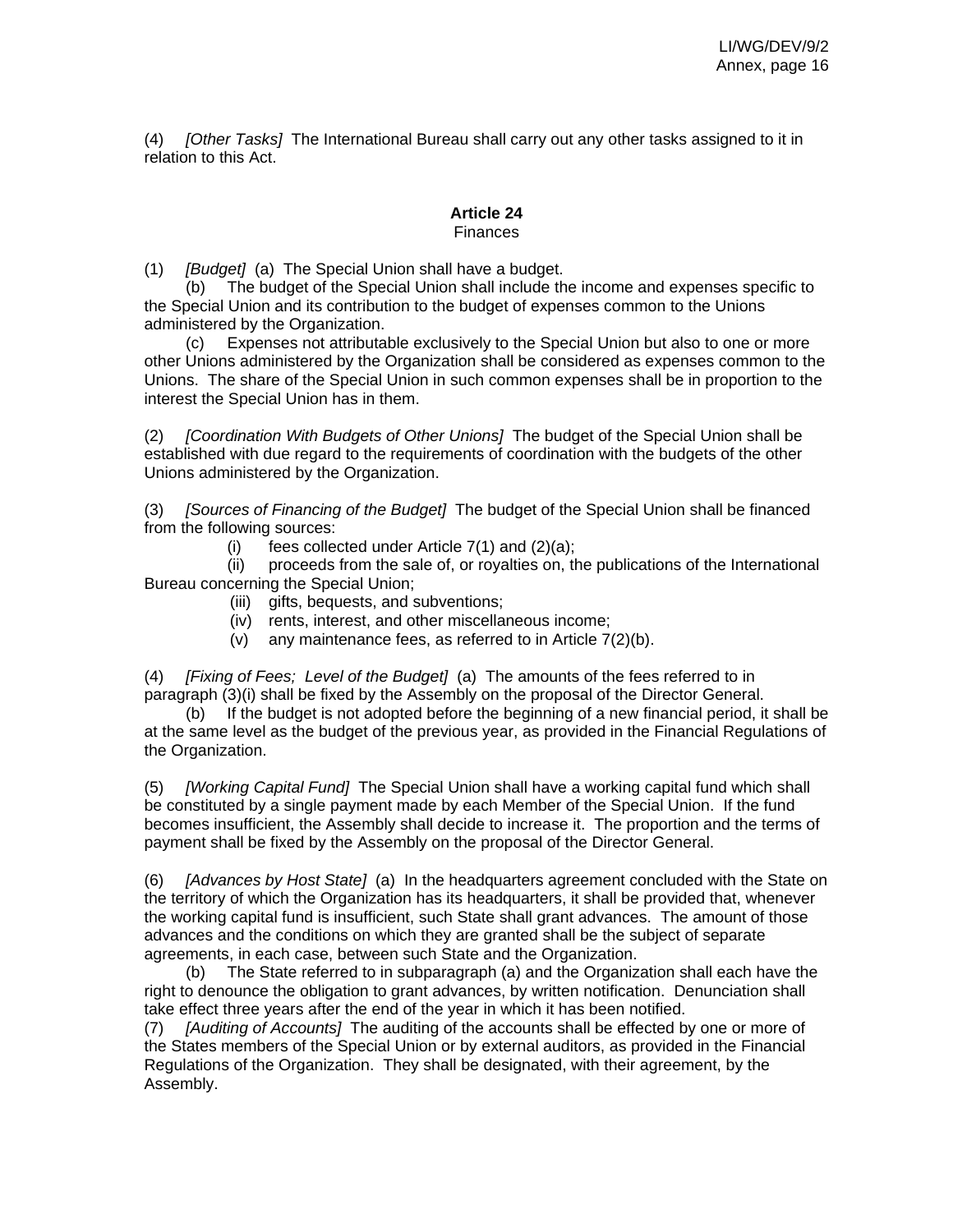## **Regulations**

(1) *[Subject-Matter]* The details for carrying out this Act shall be established in the Regulations.

(2) *[Amendment of Certain Provisions of the Regulations]* (a) The Regulations may specify that certain provisions of the Regulations may be amended only by unanimity or only by a threefourths majority.

(b) In order for the requirement of unanimity or a three-fourths majority no longer to apply in the future to the amendment of a provision of the Regulations, unanimity shall be required.

(c) In order for the requirement of unanimity or a three-fourths majority to apply in the future to the amendment of a provision of the Regulations, a three-fourths majority shall be required.

(3) *[Conflict Between This Act and the Regulations]* In the case of conflict between the provisions of this Act and those of the Regulations, the former shall prevail.

## **Chapter VI Revision and Amendment**

# **Article 26**

#### Revision

(1) *[Revision Conferences]* This Act may be revised by Diplomatic Conferences of the Contracting Parties. The convocation of any Diplomatic Conference shall be decided by the Assembly.

(2) *[Revision or Amendment of Certain Articles]* Articles 22 to 24 and 27 may be amended either by a revision conference or by the Assembly according to the provisions of Article 27.

## **Article 27**

Amendment of Certain Articles by the Assembly

(1) *[Proposals for Amendment]* (a) Proposals for the amendment of Articles 22 to 24, and the present Article, may be initiated by any Contracting Party or by the Director General.

(b) Such proposals shall be communicated by the Director General to the Contracting Parties at least six months in advance of their consideration by the Assembly.

(2) *[Majorities]* Adoption of any amendment to the Articles referred to in paragraph (1) shall require a three-fourths majority, except that adoption of any amendment to Article 22, and to the present paragraph, shall require a four-fifths majority.

(3) *[Entry into Force]* (a) Except where subparagraph (b) applies, any amendment to the Articles referred to in paragraph (1) shall enter into force one month after written notifications of acceptance, effected in accordance with their respective constitutional processes, have been received by the Director General from three-fourths of those Contracting Parties which, at the time the amendment was adopted, were members of the Assembly and had the right to vote on that amendment.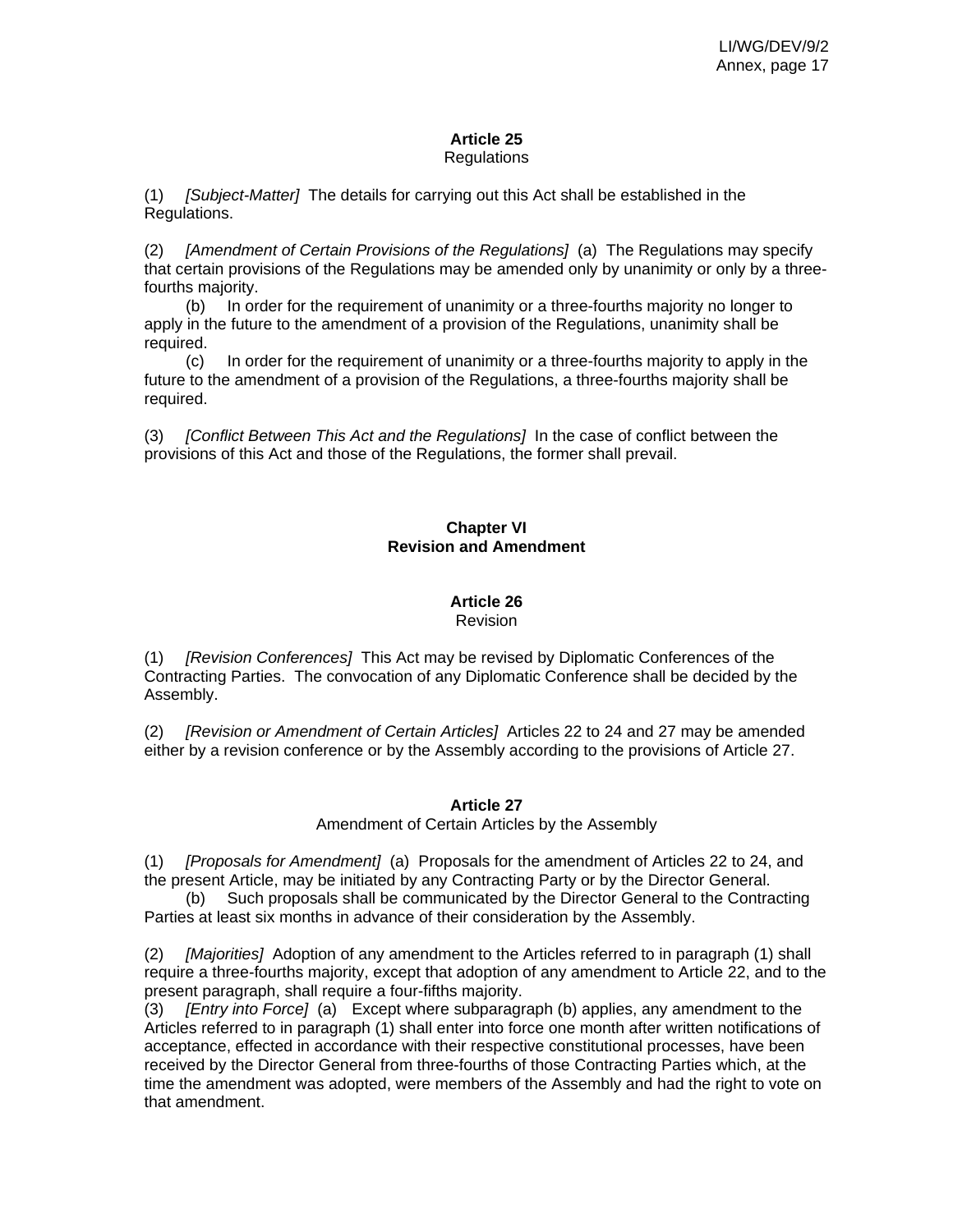(b) Any amendment to Article 22(3) or (4) or to this subparagraph shall not enter into force if, within six months of its adoption by the Assembly, any Contracting Party notifies the Director General that it does not accept such amendment.

(c) Any amendment which enters into force in accordance with the provisions of this paragraph shall bind all the States and intergovernmental organizations which are Contracting Parties at the time the amendment enters into force, or which become Contracting Parties at a subsequent date.

## **Chapter VII Final Provisions**

## **Article 28**

## Becoming Party to This Act

(1) *[Eligibility]* Subject to Article 29 and paragraphs (2) and (3) of the present Article,

(i) any State which is party to the Paris Convention may sign and become party to this Act;

(ii) any other State may sign and become party to this Act if it declares that its legislation complies with the provisions of the Paris Convention concerning appellations of origin, geographical indications and trademarks;

(iii) any intergovernmental organization may sign and become party to this Act, provided that at least one member State of that intergovernmental organization is party to the Paris Convention and provided that the intergovernmental organization declares that it has been duly authorized, in accordance with its internal procedures, to become party to this Act and that, under the constituting treaty of the intergovernmental organization, legislation applies under which regional titles of protection can be obtained in respect of appellations of origin or geographical indications.

(2) *[Ratification or Accession]* Any State or intergovernmental organization referred to in paragraph (1) may deposit

- (i) an instrument of ratification, if it has signed this Act, or
- (ii) an instrument of accession, if it has not signed this Act.

(3) *[Effective Date of Deposit]* (a) Subject to subparagraph (b), the effective date of the deposit of an instrument of ratification or accession shall be the date on which that instrument is deposited.

(b) The effective date of the deposit of the instrument of ratification or accession of any State that is a member State of an intergovernmental organization and in respect of which the protection of appellations of origin can only be obtained on the basis of legislation applying between the member States of the intergovernmental organization shall be the date on which the instrument of ratification or accession of that intergovernmental organization is deposited, if that date is later than the date on which the instrument of the said State has been deposited. However, this subparagraph does not apply with regard to States that are party to the Lisbon Agreement or the 1967 Act and shall be without prejudice to the application of Article 31 with regard to such States.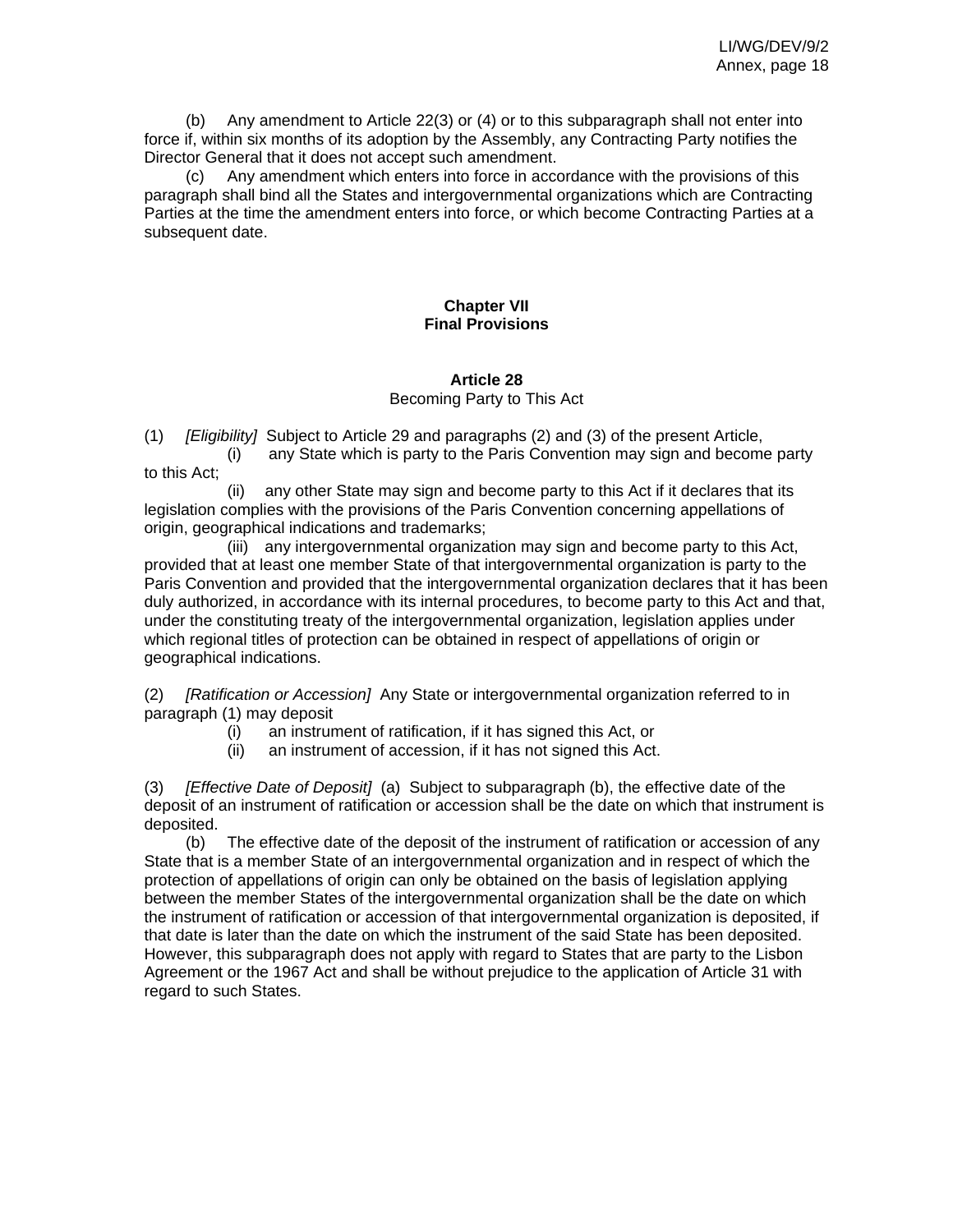## Effective Date of Ratifications and Accessions

(1) *[Instruments to Be Taken into Consideration]* For the purposes of this Article, only instruments of ratification or accession that are deposited by States or intergovernmental organizations referred to in Article 28(1) and that have an effective date according to Article 28(3) shall be taken into consideration.

(2) *[Entry into Force of This Act]* This Act shall enter into force three months after five eligible parties referred to in Article 28 have deposited their instruments of ratification or accession.

(3) *[Entry into Force of Ratifications and Accessions]* (a) Any State or intergovernmental organization that has deposited its instrument of ratification or accession three months or more before the date of entry into force of this Act shall become bound by this Act on the date of the entry into force of this Act.

(b) Any other State or intergovernmental organization shall become bound by this Act three months after the date on which it has deposited its instrument of ratification or accession or at any later date indicated in that instrument.

(4) *[International Registrations Effected Prior to Accession]* In the territory of the acceding State or intergovernmental organization, the benefits of this Act shall apply in respect of appellations of origin already registered under this Act at the time the accession becomes effective, subject to [Article 7(4) and] the provisions of Chapter IV, which shall apply *mutatis mutandis*. However, the acceding State or intergovernmental organization may specify, in a declaration attached to its instrument of ratification or accession, an extension of the time limit referred to in Article 15(1), and the periods referred to in Article 17, in accordance with the procedures specified in the Regulations in that respect.

#### **Article 30**

#### Prohibition of Reservations

No reservations to this Act are permitted.

## **Article 31**

Application of the Lisbon Agreement and the 1967 Act

(1) *[Relations Between States Party to Both This Act and the Lisbon Agreement or the 1967 Act]* This Act alone shall be applicable as regards the mutual relations of States party to both this Act and the Lisbon Agreement or the 1967 Act.

(2) *[Relations Between States Party to Both This Act and the Lisbon Agreement or the 1967 Act and States Party to the Lisbon Agreement or the 1967 Act Without Being Party to This Act]*  Any State party to both this Act and the Lisbon Agreement or the 1967 Act shall continue to apply the Lisbon Agreement or the 1967 Act, as the case may be, in its relations with States party to the Lisbon Agreement or the 1967 Act that are not party to this Act.